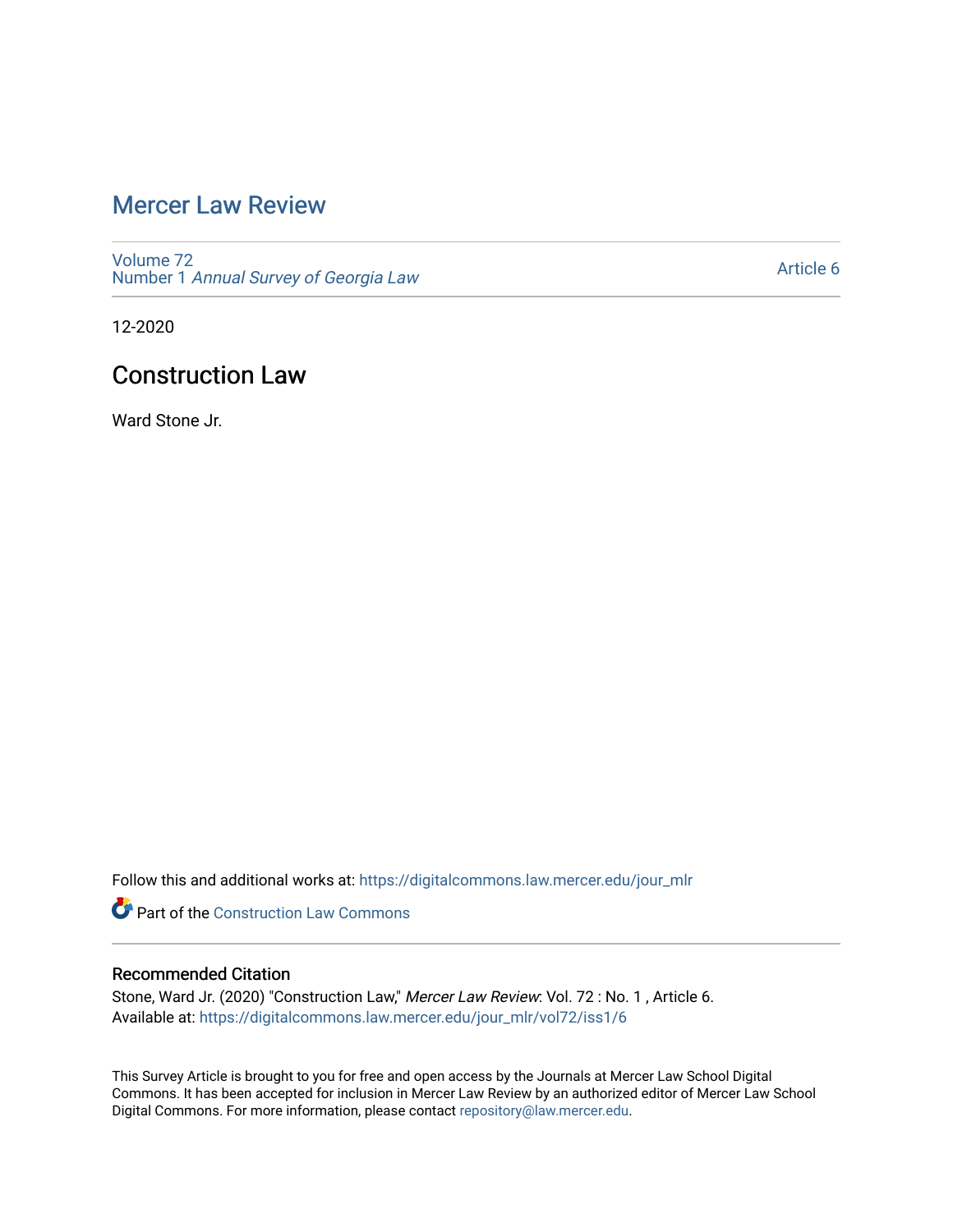# **Construction Law**

## **by Ward Stone, Jr.[\\*](#page-1-0)**

#### I. INTRODUCTION

During the Survey Period, the Georgia appellate courts handed down a number of decisions underscoring the requirement that contractors hold valid and current contractor's licenses issued by the Secretary of State's office in order to be able to enforce construction contracts.<sup>[1](#page-1-1)</sup> Several attempts to side-step the statute,<sup>[2](#page-1-2)</sup> carve out exceptions, or avoid the harsh consequences of violating the statute were rejected in favor of strict interpretation. As several courts noted concerning the licensing statutes:

[I]n construing any statutory text, we must presume that the General Assembly meant what it said and said what it meant. To that end, we must afford the statutory text its plain and ordinary meaning, we must view the statutory text in the context in which it appears, and we must read the statutory text in its most natural and reasonable way, as an ordinary speaker of the English language would.[3](#page-1-3)

During the Survey Period, Georgia courts also affirmed the eight-year outside limit under the statute of repose for bringing contract or tort claims arising out of a contract of construction,<sup>[4](#page-1-4)</sup> examined the standards

<span id="page-1-1"></span><sup>1</sup> For an analysis of construction law during the prior Survey Period, see Frank O. Brown, Jr., *Construction Law*, *Annual Survey of Georgia Law*, 71 MERCER L. REV. 57 (2019). <sup>2</sup> O.C.G.A. § 43-41-17(b) (2020).

<span id="page-1-4"></span><sup>4</sup> *See* S. States Chem., Inc. v. Tampa Tank & Welding, Inc., 353 Ga. App. 286, 836 S.E.2d 617 (2019).



<span id="page-1-0"></span><sup>\*</sup> Senior Partner, Stone & Baxter, LLP, Macon, GA. University of Georgia (A.B., 1976); Mercer University School of Law (J.D., 1979). Member, Mercer Law Review (1977–1979). Member, State Bar of Georgia (Former Chairman, Bankruptcy Section). Founding Chairman, Middle District of Georgia Bankruptcy Law Institute, Inc. The author would like to express appreciation to Andrew Wharton and Sarah C. Maley, each members of the Mercer University School of Law, Class of 2021, for their assistance in compiling this article.

<span id="page-1-3"></span><span id="page-1-2"></span><sup>3</sup> Duke Builders, Inc. v. Massey, 351 Ga. App. 535, 536, 831 S.E.2d 172, 174 (2019) (quoting Deal v. Coleman, 294 Ga. 170, 172–73, 751 S.E.2d 337, 342 (2013)).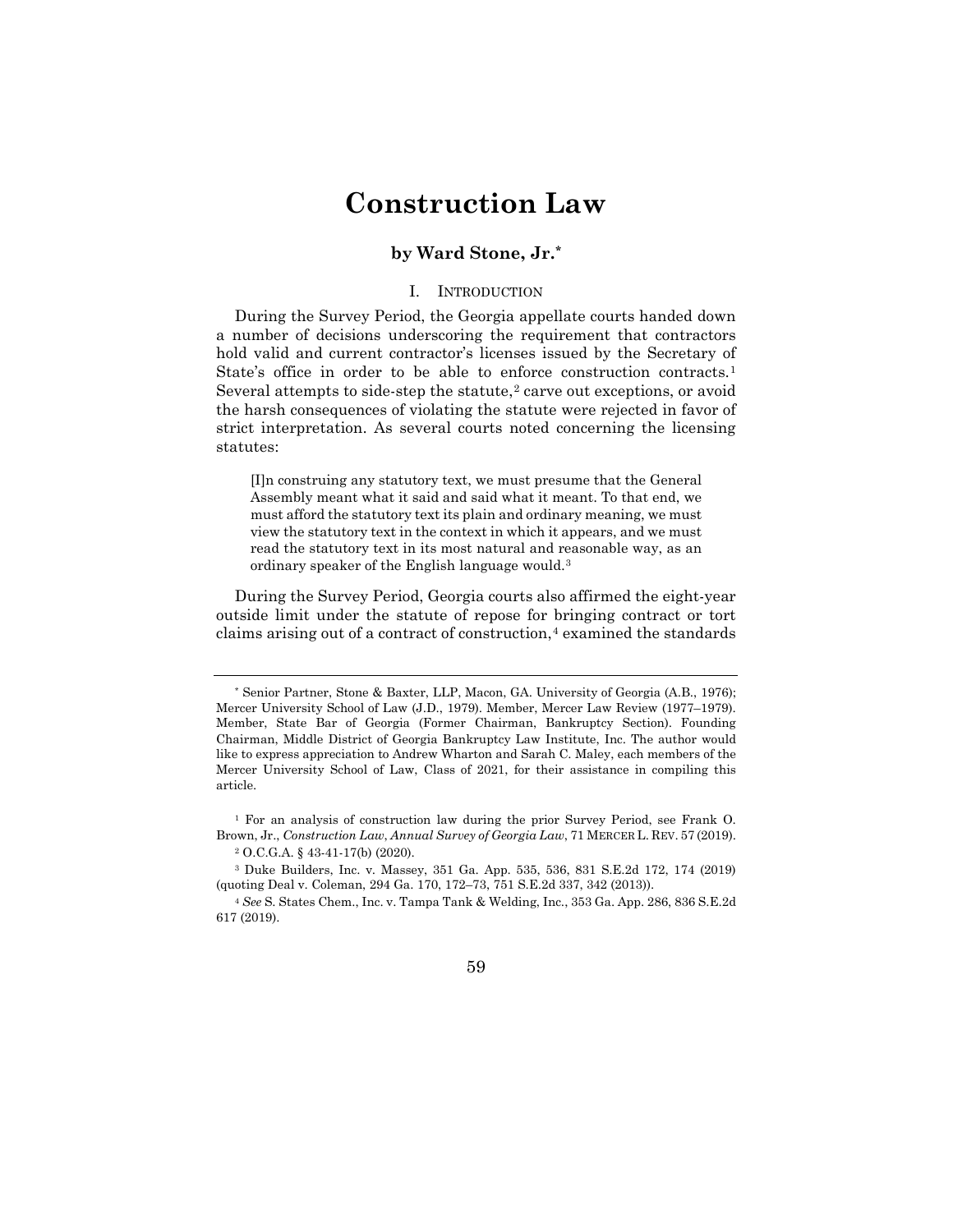for awarding attorney's fees in Miller Act<sup>[5](#page-2-0)</sup> fee-shifting cases, $6$  examined the effectiveness of lien waivers,[7](#page-2-2) and examined the limitations on indemnity provisions in construction contracts.<sup>[8](#page-2-3)</sup>

#### II. CONSEQUENCES OF FAILING TO HAVE A CONTRACTOR'S LICENSE

#### *A. Fleetwood v. Lucas*

In *Fleetwood v. Lucas*,[9](#page-2-4) the Georgia Court of Appeals again reaffirmed the necessity of holding a contractor's license as a prerequisite for enforcing a construction contract.[10](#page-2-5) Lucas, an unlicensed contractor, filed suit against the Fleetwoods, et al., for the balance claimed to be due to him under contracts for improvements to a house and an office, respectively, owned by the Fleetwoods. The Fleetwoods moved for summary judgment and then a directed verdict based upon Lucas's failure to have a Georgia contractor's license as required under O.C.G.A. § 43-41-17(b). Lucas admittedly did not possess a Georgia general contractor's license when he entered into the contracts, nor did he inform the Fleetwoods that he did not possess a license.[11](#page-2-6) The court quoted O.C.G.A. § 43-41-17(b) which provides, in relevant part:

Any contract entered into . . . for the performance of work for which a residential contractor or general contractor license is required by this chapter and not otherwise exempted under this chapter and which is between an owner and a contractor who does not have a valid and current license required for such work in accordance with this chapter shall be unenforceable in law or in equity by the unlicensed contractor.<sup>[12](#page-2-7)</sup>

The court noted that O.C.G.A.  $\S$  43-41-17(a)<sup>[13](#page-2-8)</sup> provides that "no person, whether an individual or a business organization, shall have the right to engage in the business of residential contracting or general contracting without a current, valid residential contractor license or general

<span id="page-2-7"></span><sup>12</sup> *Id.* at 323, 840 S.E.2d at 722 (alterations in original) (quoting O.C.G.A. § 43-41-17(b)).

<sup>5</sup> Miller Act of 1935, 74 P.L. No. 321, 49 Stat. 793.

<span id="page-2-1"></span><span id="page-2-0"></span><sup>6</sup> *See* United States ex rel. Cleveland Constr. v. Stellar Grp., Inc., 2019 U.S. Dist. LEXIS 12709\*; 2019 WL 338887.

<span id="page-2-6"></span><span id="page-2-5"></span><span id="page-2-4"></span><span id="page-2-3"></span><span id="page-2-2"></span><sup>7</sup> *See* ALA Constr. Servs., LLC v. Controlled Access, Inc., 351 Ga. App. 841, 833 S.E.2d 570 (2019).

<sup>8</sup> *See* Milliken & Co. v. Georgia Power Co., 306 Ga. 6, 829 S.E.2d 111 (2019).

<sup>9</sup> 354 Ga. App. 320, 840 S.E.2d 720 (2020).

<sup>10</sup> *Id.* at 325, 840 S.E.2d at 724.

<sup>11</sup> *Id.* at 322, 840 S.E.2d at 721–22.

<span id="page-2-8"></span><sup>13</sup> O.C.G.A. § 43-41-17(a) (2020).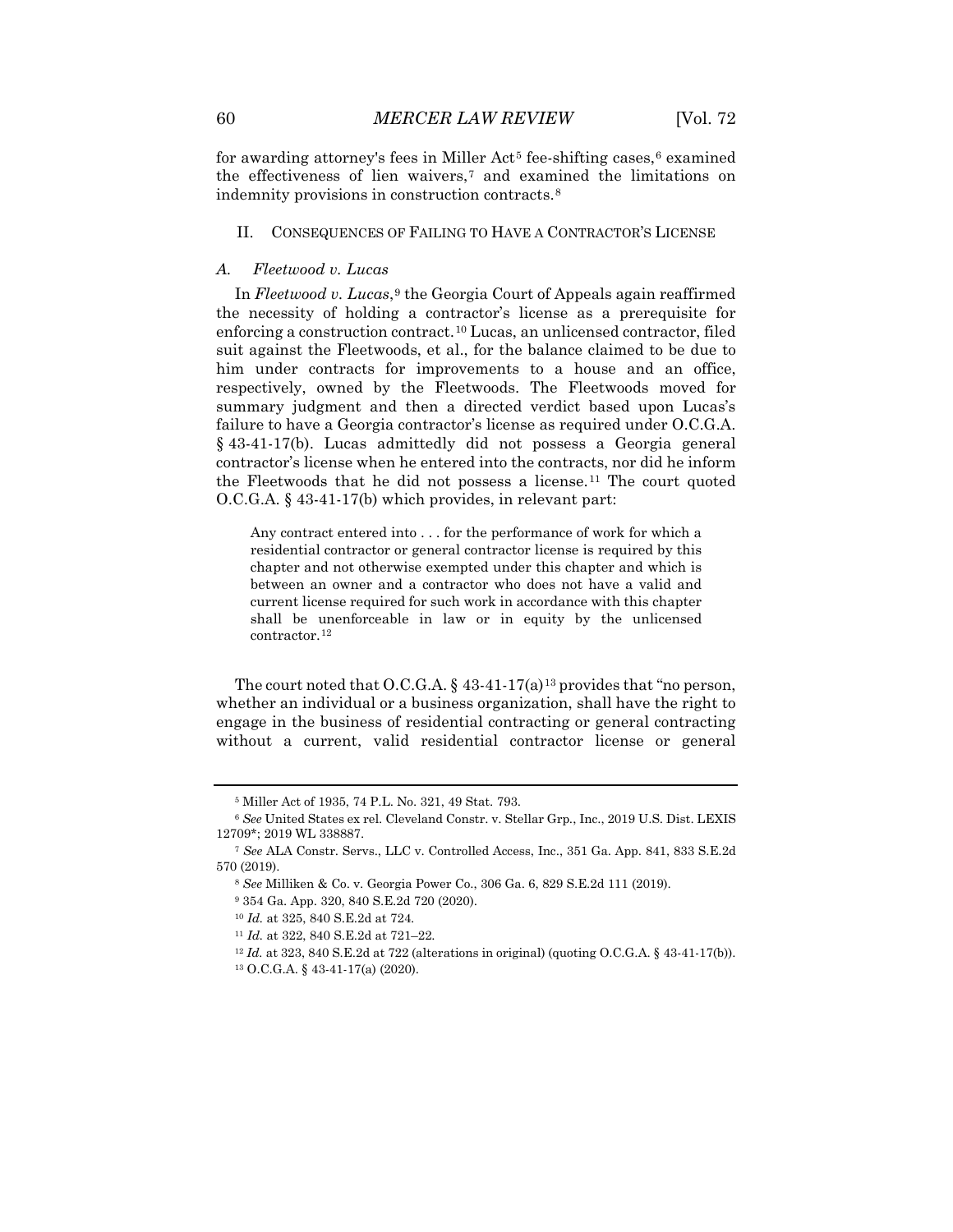contractor license[.]"[14](#page-3-0) However, Lucas claimed that the work he performed on the house did not require a license because it was "repair work,"<sup>[15](#page-3-1)</sup> relying upon O.C.G.A. § 43-41-17(g),<sup>[16](#page-3-2)</sup> which states:

Nothing in this chapter shall preclude a person from offering or contracting to perform or undertaking or performing for an owner repair work, provided that the person performing the repair work discloses to the owner that such person does not hold a license under this chapter and provided, further, that such work does not affect the structural integrity of the real property.<sup>[17](#page-3-3)</sup>

The court noted that Rule 553-8-.01 of the Georgia Compilation of Rules and Regulations<sup>[18](#page-3-4)</sup> defines repair "to mean fixing, mending, maintenance, replacement[,] or restoring of a part or portions of real property to good condition."[19](#page-3-5) The court examined the scope of work for the house and concluded that the services to be performed by Lucas exceeded the definition for repairs under the Rule, but concluded that nevertheless Lucas could not argue the exception applied because he failed to disclose that he did not possess a contractor's license, as required by the statute.<sup>[20](#page-3-6)</sup>

For the office property, Lucas admitted that the scope of work contracted for would have required a contractor's license but insisted that the Fleetwoods acted as the general contractor and he was merely the servant of the Fleetwoods.<sup>[21](#page-3-7)</sup> Therefore, Lucas argued, he was not a "contractor" subject to the statute and no license was required.[22](#page-3-8)

The court examined the definition of a contractor under O.C.G.A.  $§$  43-41-2(4),<sup>[23](#page-3-9)</sup> which states:

"Contractor," except as specifically exempted by this chapter, means a person who is qualified, or required to be qualified, under this chapter and who, for compensation, contracts to, offers to undertake or undertakes to, submits a bid or a proposal to, or personally or by others performs the construction or the management of the construction for

<span id="page-3-2"></span><span id="page-3-1"></span><span id="page-3-0"></span><sup>14</sup> *Fleetwood*, 354 Ga. App. at 323, 840 S.E.2d at 722 (alteration in original) (quoting O.C.G.A. § 43-41-17(a)).

<sup>15</sup> *Id.* at 322, 840 S.E.2d at 722.

<sup>16</sup> O.C.G.A. § 43-41-17(g) (2020).

<sup>17</sup> *Fleetwood*, 354 Ga. App. at 323, 840 S.E.2d at 723 (quoting O.C.G.A. § 43-41-17(g)).

<sup>18</sup> GA. COMP. R. & REGS. 553-8-.01 (2020).

<span id="page-3-9"></span><span id="page-3-8"></span><span id="page-3-7"></span><span id="page-3-6"></span><span id="page-3-5"></span><span id="page-3-4"></span><span id="page-3-3"></span><sup>19</sup> *Fleetwood*, 354 Ga. App. at 324, 840 S.E.2d at 723 (quoting GA. COMP. R. & REGS. 553-8-.01).

<sup>20</sup> *Id.*

<sup>21</sup> *Id.* at 325, 840 S.E.2d at 724.

<sup>22</sup> *Id.* at 322, 840 S.E.2d at 722.

<sup>23</sup> O.C.G.A. § 43-41-2(4) (2020).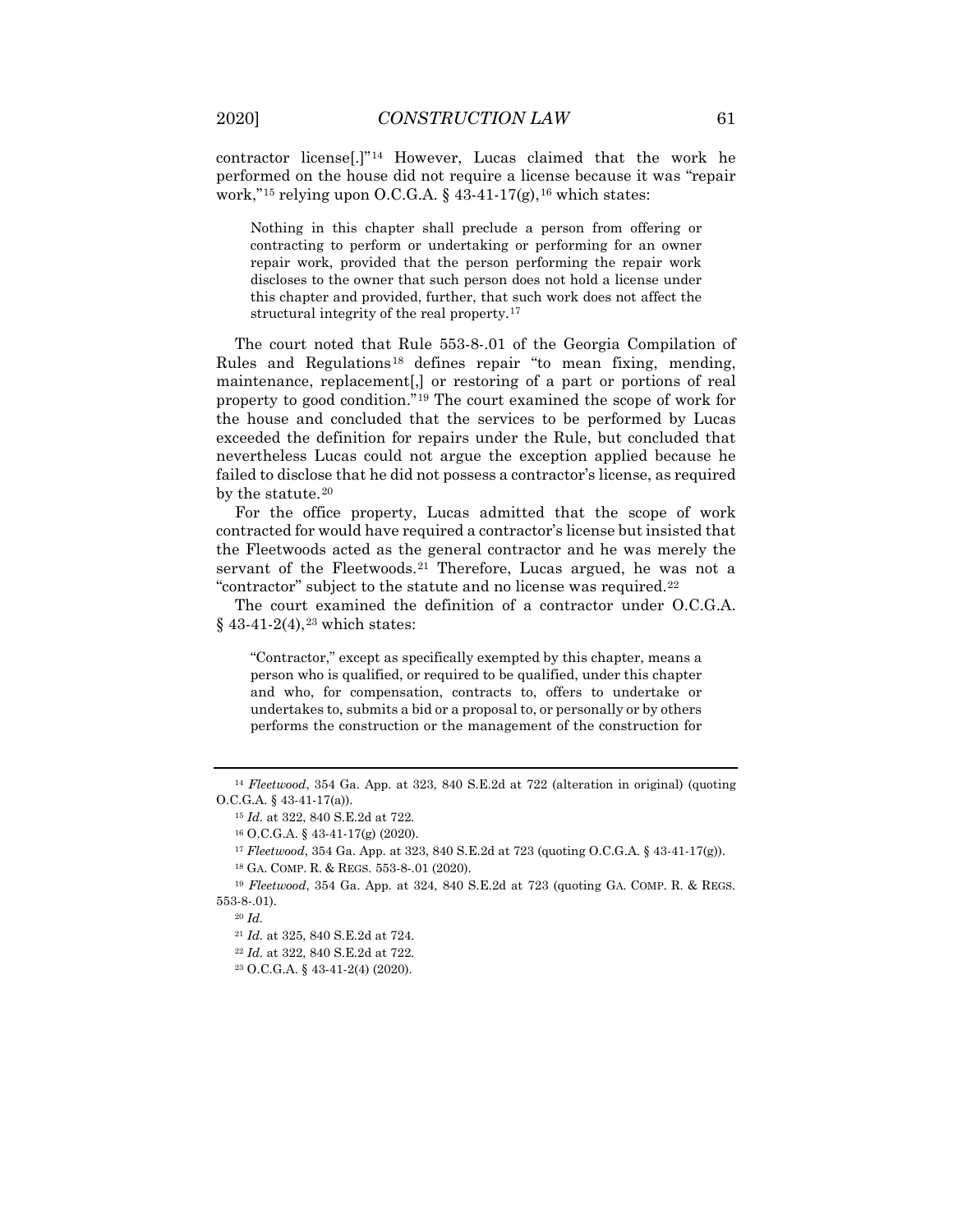an owner of any building, bridge, or other structure, including a person who installs industrialized buildings as defined in paragraphs (3) and (4) of Code Section 8-2-111, for the construction or improvement of, addition to, or the repair, alteration, or remodeling of any such building, bridge, or structure for use by the owner or by others or for resale to others. The term "contractor" for purposes of this chapter shall include a person who contracts to, undertakes to, or submits a bid or proposal to perform, or otherwise does himself or herself perform, for an owner:

(A) Construction management services relative to the performance by others of such construction activities where the person performing such construction management services is at risk contractually to the owner for the performance and cost of the construction; and

(B) Services of a contractor as part of performance of design-build services,

whether as a prime contractor, joint venture partner, or as a subcontractor to a design professional acting as prime contractor as part of a design-build entity or combination.[24](#page-4-0)

The court rejected Lucas' argument that he was not a contractor, noting that Lucas had agreed he entered into contracts with the Fleetwoods to perform services for compensation, including making repairs to the house and the office.[25](#page-4-1) Thus, the court found that

Lucas "for compensation, contract[ed] to ... personally or by others perform [ ] . . . the construction or improvement of, addition to, or the repair, alteration, or remodeling of any . . . building, . . . for use by the owner or by others or for resale to others."[26](#page-4-2)

Accordingly, "he was a contractor as defined in O.C.G.A. § 43-41-2(4) and was required to have a license under O.C.G.A.  $\S$  43-41-17(a).<sup>"[27](#page-4-3)</sup> The court concluded Lucas was barred from bringing the action and reversed with direction that the trial court enter judgment for the Fleetwoods.<sup>[28](#page-4-4)</sup>

#### *B. LFR Invsestments, LLC v. Van Sant*

<span id="page-4-0"></span>*LFR Investments, LLC v. Van Sant*[29](#page-4-5) is another example of the Georgia Court of Appeals strictly enforcing the plain meaning licensing

<sup>24</sup> *Fleetwood*, 354 Ga. App. at 324–25, 840 S.E.2d at 723 (quoting O.C.G.A. § 43-41-2(4)).

<sup>25</sup> *Fleetwood,* 354 Ga. App. at 325, 840 S.E.2d at 724.

<span id="page-4-3"></span><span id="page-4-2"></span><span id="page-4-1"></span><sup>26</sup> *Id.* (alterations in original) (quoting O.C.G.A. § 43-41-2(4)).

<sup>27</sup> *Id.*

<span id="page-4-5"></span><span id="page-4-4"></span><sup>28</sup> *Id.*

<sup>29</sup> 355 Ga. App. 101, 842 S.E.2d 574 (2020).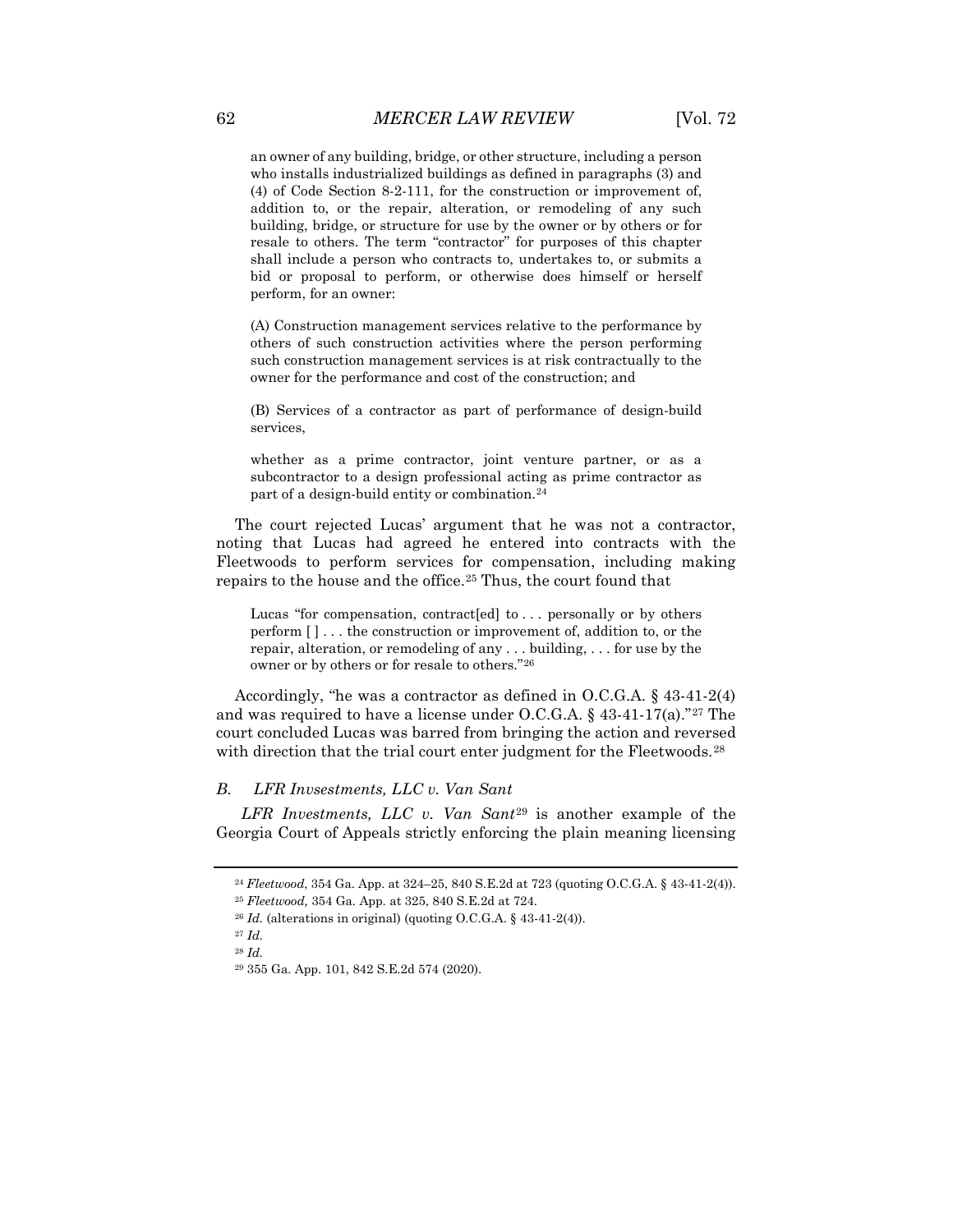statutes.[30](#page-5-0) LFR Investments (LFR) was a single-member LLC with its sole member being Louis Reynaud. Reynaud held a valid contractor's license as a residential basic qualifying agent registered with the Georgia Department of State for the entity Peachtree Gardens Development, Inc. However, at no time was Reynaud registered as a residential basic qualifying agent for LFR. LFR entered into a contract with Van Sant to purchase a property in Forsyth. Van Sant hired LFR as general contractor to build a house on the property. However, about a year before the house was completed Van Sant terminated the contract with LFR and hired another contractor to complete the work. LFR filed suit against Van Sant for breach of contract and unjust enrichment. Van Sant filed a motion for partial summary judgement arguing that LFR did not have the right to enforce the contract because he was not properly licensed. LFR argued that, because its sole member Reynaud was properly licensed as a statutory "qualifying agent" for another entity, LFR should be considered properly licensed and able to enforce the contract.<sup>[31](#page-5-1)</sup>

The court looked to the plain language of the statute, which provides:

[N]o person, whether an individual or a business organization, shall have the right to engage in the business of residential contracting or general contracting without a current, valid residential contractor license or general contractor license, respectively, issued by the division under this chapter or, *in the case of a business organization, unless such business organization shall have a qualifying agent as provided in this chapter holding such a current, valid residential contractor or general contractor license on behalf of such organization issued to such qualifying agent as provided in this chapter*.[32](#page-5-2)

The court rejected LFR's argument and found that O.C.G.A.  $§$  43-41-9(a)<sup>[33](#page-5-3)</sup> required the sponsoring agent to be registered for the entity that is using the license.<sup>[34](#page-5-4)</sup> The court held that "for a business to be considered properly licensed, . . . it must have at least one qualifying agent that is properly licensed, and that qualifying agent must specifically hold a license on that business's behalf."[35](#page-5-5) Given that Reynaud had not qualified as a registered agent on behalf of LFR, LFR was not a properly licensed entity and the contract was unenforceable by LFR.<sup>[36](#page-5-6)</sup> The court noted: "For Reynaud to be considered a qualifying agent

<sup>30</sup> *Id.* at 103, 842 S.E.2d at 577.

<sup>31</sup> *Id.* at 101–02, 842 S.E.2d at 576.

<span id="page-5-6"></span><span id="page-5-5"></span><span id="page-5-4"></span><span id="page-5-3"></span><span id="page-5-2"></span><span id="page-5-1"></span><span id="page-5-0"></span><sup>32</sup> *Id.* at 103–04, 842 S.E.2d at 577 (alteration in original) (quoting O.C.G.A. § 43-41-17(a)) (emphasis added).

<sup>33</sup> O.C.G.A. § 43-41-9(a) (2020).

<sup>34</sup> *LFR Invs., LLC*, 355 Ga. App. at 104, 842 S.E.2d at 577 (citing O.C.G.A. § 43-41-9(a)). <sup>35</sup> *Id.*

<sup>36</sup> *Id.* at 105, 842 S.E.2d at 578.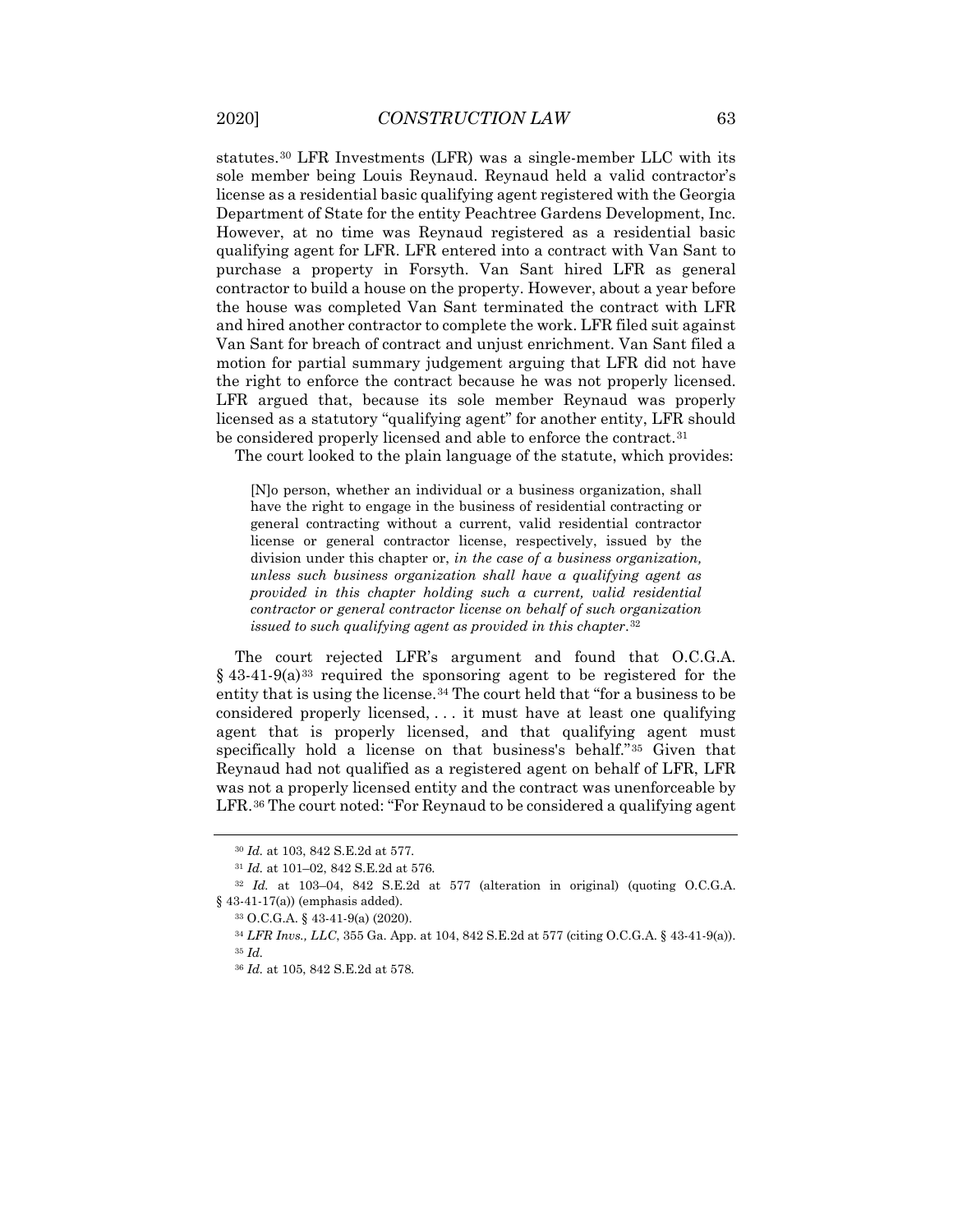on LFR's behalf, the statute therefore makes clear that Reynaud must hold a license specifically on LFR's behalf, and to obtain that license, Reynaud must have applied for such license with the Secretary of State 'expressly on behalf of' LFR."[37](#page-6-0) The court also noted that O.C.G.A.  $§$  43-41-9(e)(2)<sup>[38](#page-6-1)</sup> "explicitly contemplates that 'a qualifying agent may serve in such capacity for more than one business organization[.]'"[39](#page-6-2) To do so, however, the statute specifies that the qualifying agent must still "satisfy the criteria for serving in such capacity with regard to each such business organization[.]"[40](#page-6-3)

#### *C. Restor-It, Inc. v. Beck*

In *Restor-It, Inc. v. Beck*, <sup>[41](#page-6-4)</sup> Beck engaged Restor-It, Inc. (Restor-It), an unlicensed contractor, to perform remodeling work, including electrical and plumbing work. Restor-It held no general or specialty contractor's license, but nevertheless performed a portion of the work. Beck, upon discovering Restor-It's lack of any license, refused to pay. Restor-It then sued for the balance due.<sup>[42](#page-6-5)</sup> The Georgia Court of Appeals posed the issues as "whether the trial court properly found that Restor-It performed electrical and plumbing work, whether Restor-It was exempt from the requirement that it be licensed to perform such work, and whether the contract between Restor-It and Beck [was unenforceable by Restor-It] based on Restor-It's performance of such work" without a license.<sup>[43](#page-6-6)</sup>

The trial court found that the contract between Restor-It and Beck included plumbing and electrical work for which Restor-It did not have a valid specialty contractor's license to perform, and therefore Restor-It could not enforce the agreement.<sup>[44](#page-6-7)</sup> Under O.C.G.A.  $\S$  43-41-2(12), <sup>[45](#page-6-8)</sup> a "specialty contractor" is defined as

[A] contractor whose scope of work and responsibility is of limited scope dealing with only a specific trade and directly related and ancillary work and whose performance is limited to such specialty construction work requiring special skill and requiring specialized

- <sup>43</sup> *Id.* at 614, 835 S.E.2d at 401.
- <span id="page-6-7"></span><sup>44</sup> *Id.*

<sup>37</sup> *Id.* at 104, 842 S.E.2d at 577.

<sup>38</sup> O.C.G.A. § 43-41-9(e)(2) (2020).

<span id="page-6-6"></span><span id="page-6-5"></span><span id="page-6-4"></span><span id="page-6-3"></span><span id="page-6-2"></span><span id="page-6-1"></span><span id="page-6-0"></span><sup>39</sup> *LFR Invs., LLC*, 355 Ga. App. at 105, 842 S.E.2d at 578 (alterations in original) (quoting O.C.G.A. § 43-41-9(e)(2)).

<sup>40</sup> *Id.* at 105, 842 S.E.2d at 578 (quoting O.C.G.A. § 43-41-9(e)(2)).

<sup>41</sup> 352 Ga. App. 613, 835 S.E.2d 398 (2019).

<sup>42</sup> *Id.* at 613–14, 835 S.E.2d at 400–01.

<span id="page-6-8"></span><sup>45</sup> O.C.G.A. § 43-41-2(12) (2020).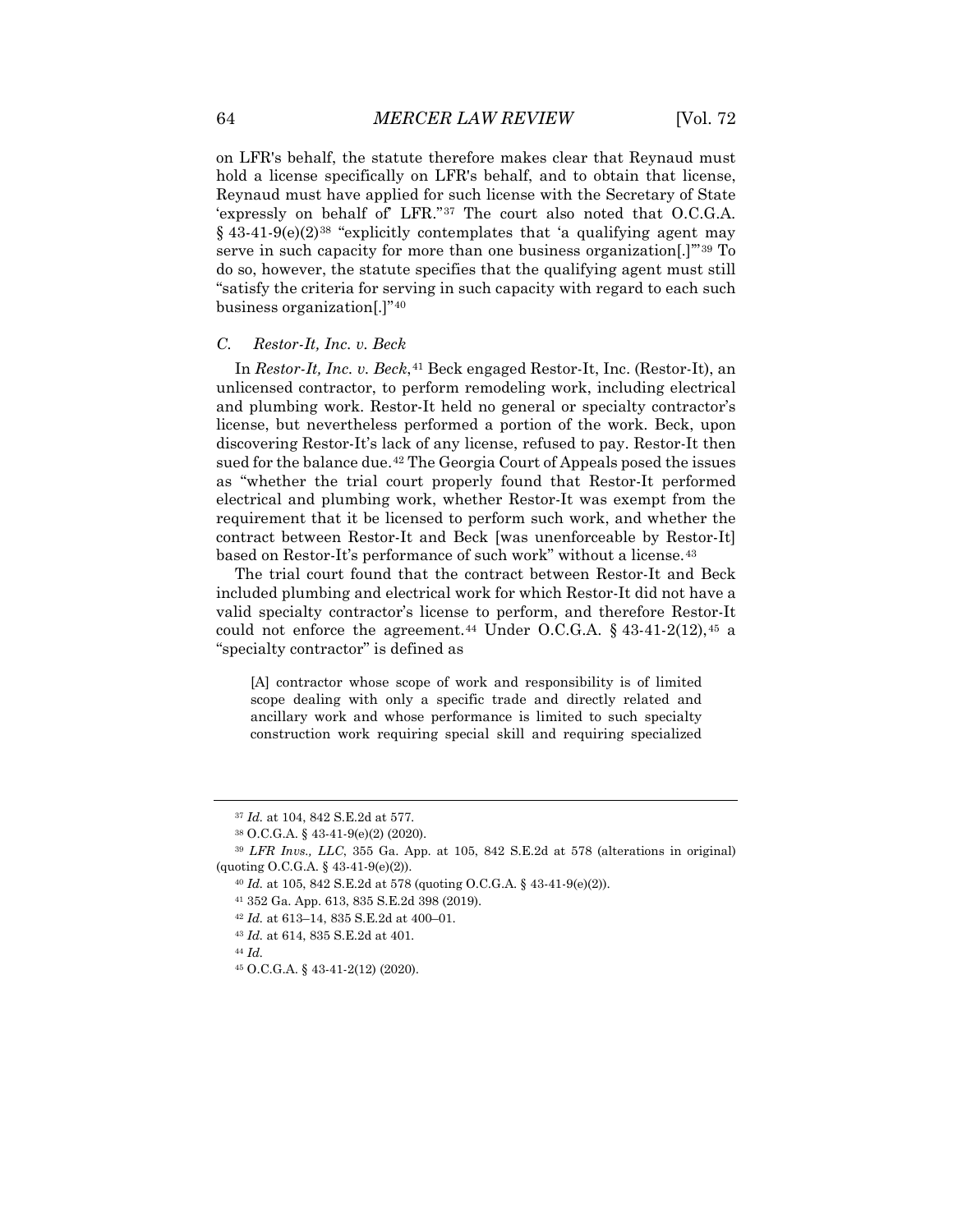building trades or crafts, including, but not limited to, such activities, work, or services requiring licensure under Chapter 14 of this title.<sup>[46](#page-7-0)</sup>

Restor-It countered with a rather circular argument, to the effect that it was a specialty contractor, and therefore was not required to have a general contractor's license, and that under the language of the statute  $(0.C.G.A. § 43-41-17(f)),$ <sup>[47](#page-7-1)</sup> specialty contractors are exempt

[F]rom securing a *general contractor's license* to perform work under . . . "this chapter . . . provided that such other work involved is incidental to and an integral part of the exempt work performed by the specialty contractor and does not exceed the greater of \$10,000.00 or 25 percent of the total value at the time of contracting of the work to be performed."[48](#page-7-2)

The court rejected Restor-It's argument as misstating the law, holding that the statute creates no exception to the requirement that specialty contractors be licensed, but merely authorizes holders of valid specialty licenses to perform portions of larger projects without having a general contractor's license.[49](#page-7-3) Further,

the statute also clearly and specifically states, "nothing in *this chapter* shall permit a specialty contractor to perform work falling within the licensing requirements of *Chapter 14* of this title where such specialty contractor is not duly licensed under such chapter to perform such work." Accordingly, a plain reading of the statute prohibits a specialty contractor from performing *any* electrical or plumbing work without a [specialty contractor's] license, as mandated by O.C.G.A.  $§$  43-14-8(a)(1)and (b).<sup>[50](#page-7-4)</sup>

Essentially, the court held that there is no *de minimis* exception under the statute for work requiring a specialty contractor's license.<sup>[51](#page-7-5)</sup> "Thus, it is of no consequence whether Restor-It is a general contractor or a specialty contractor. The contract with Beck required substantial electrical and plumbing work, and neither a general contractor nor a specialty contractor can perform such work without an electrical or plumbing license."[52](#page-7-6)

<span id="page-7-0"></span><sup>46</sup> *Restore-It, Inc.*, 352 Ga. App. at 616, 835 S.E.2d at 402 (quoting O.C.G.A. § 43-41-2(12)).

<sup>47</sup> O.C.G.A. § 43-41-17(f) (2020).

<span id="page-7-6"></span><span id="page-7-5"></span><span id="page-7-4"></span><span id="page-7-3"></span><span id="page-7-2"></span><span id="page-7-1"></span><sup>48</sup> *Restore-It, Inc.*, 352 Ga. App. at 614, 619, 835 S.E.2d at 401, 404 (alterations in original) (quoting O.C.G.A. § 43-41-17(f) (emphasis added).

<sup>49</sup> *Id.* at 618–19, 835 S.E.2d at 403–04.

<sup>50</sup> *Id.* at 619, 835 S.E.2d at 404 (quoting O.C.G.A. § 43-41-17(f)) (alterations in original).

<sup>51</sup> *Id.* at 619, 835 S.E.2d at 404.

<sup>52</sup> *Id.* at 618, 835 S.E.2d at 403 (citing O.C.G.A. § 43-14-8).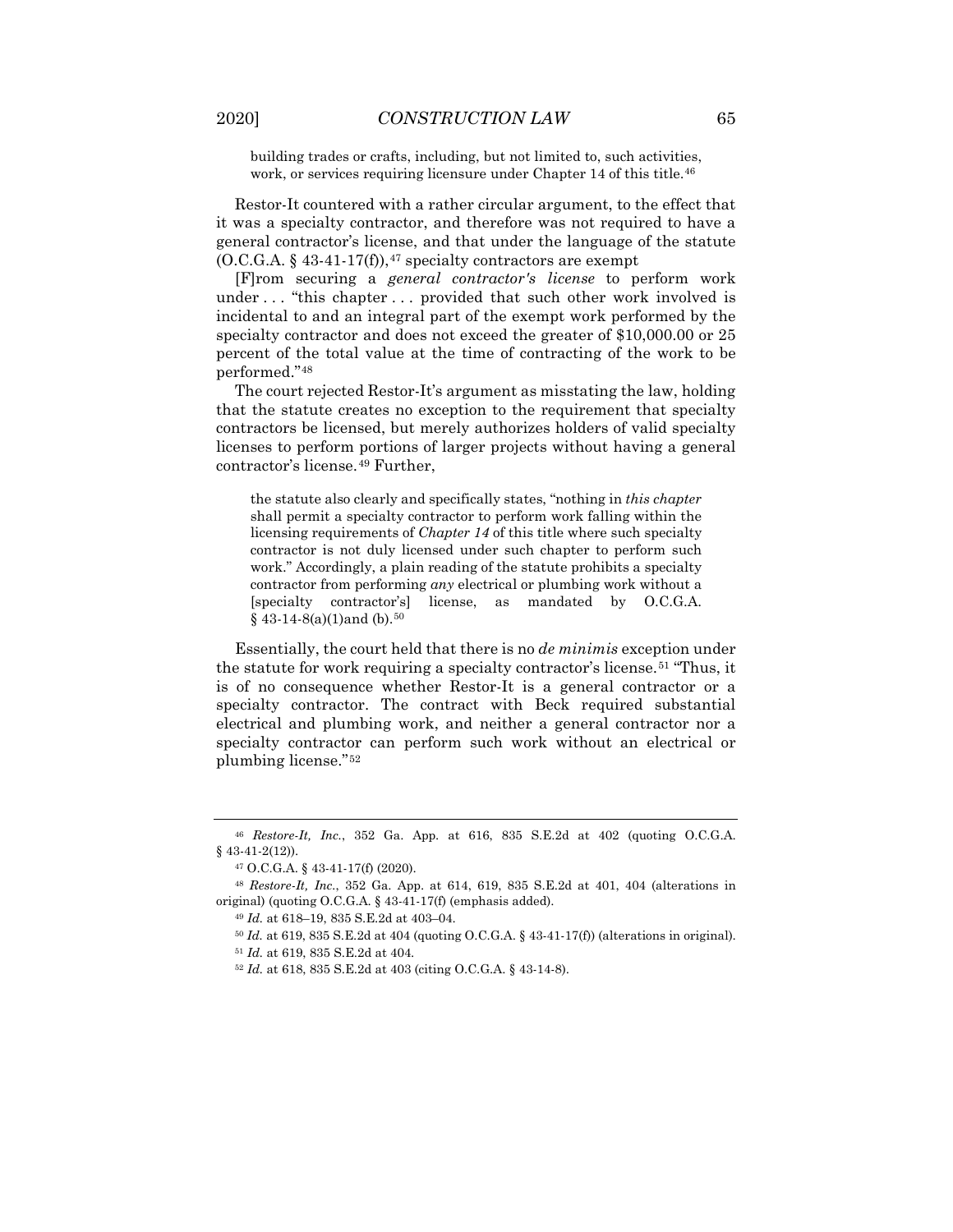The court also rejected Restor-It's argument that a failure to obtain a license is grounds for an injunction only and that Restor-It should still be able to enforce the contract.[53](#page-8-0) The court applied the plain language of the statute and affirmed the trial court's finding that the failure of Restor-It to obtain the proper licenses for the electrical and plumbing work rendered the contract unenforceable by Restor-It under O.C.G.A.  $§$  43-14-8(a)(1).<sup>[54](#page-8-1)</sup>

Note: While undoubtedly reaching the correct result, the court went beyond the literal language of the statutes in indicating the contract was "void" as contrasted to being "unenforceable" by the unlicensed contractor. The court quoted dicta from its decision in *Brantley Land & Timber v. W & D Investments*,<sup>[55](#page-8-2)</sup> where it was stated that

[W]here a statute provides that persons proposing to engage in a certain business shall procure a license before being authorized to do so, and where it appears from the terms of the statute that it was enacted not merely as a revenue measure but was intended as a regulation of such business in the interest of the public, contracts made in violation of such statute are void and unenforceable.<sup>[56](#page-8-3)</sup>

In *Brantley*, however, the contract in question was found to be enforceable, and therefore certainly not void, rendering the reference to the contract being void dicta.<sup>[57](#page-8-4)</sup>

While the Georgia appellate courts have not reached the issue of quantifying the affirmative remedies of the other contracting party against the unlicensed contractor failing to have an appropriate contractor's license, the issue has been addressed in other states, with most courts concluding that assuming the other contracting party was not *in pari delicto* with the unlicensed contractor, their remedies remain intact. For example, in *Lewis & Queen v. N.M. Ball Sons*,[58](#page-8-5) the California Supreme Court held, in construing a statute similar to Georgia's licensing statute, that where a contractor was barred from recovery due to failure to have a proper contractor's license, the owner could nevertheless recover damages.[59](#page-8-6)

It is true that when the Legislature enacts a statute forbidding certain conduct for the purpose of protecting one class of persons from the

<sup>53</sup> *Id.* at 622, 835 S.E.2d at 406.

<sup>54</sup> *Id.* at 613, 835 S.E.2d at 400; O.C.G.A. § 43-14-8.

<sup>55</sup> 316 Ga. App. 277, 729 S.E.2d 458 (2012).

<span id="page-8-6"></span><span id="page-8-5"></span><span id="page-8-4"></span><span id="page-8-3"></span><span id="page-8-2"></span><span id="page-8-1"></span><span id="page-8-0"></span><sup>56</sup> *Restore-It, Inc.*, 352 Ga. App. at 617, 835 S.E.2d at 403 (quoting *Brantley Land & Timber*, 316 Ga. App. at 278, 729 S.E.2d at 459).

<sup>57</sup> *Brantley*, 316 Ga. App. at 280, 729 S.E.2d at 461.

<sup>58</sup> 48 Cal. 2d 141, 308 P.2d 713 (1957).

<sup>59</sup> *Id.* at 150,154, 308 P.2d at 719,721.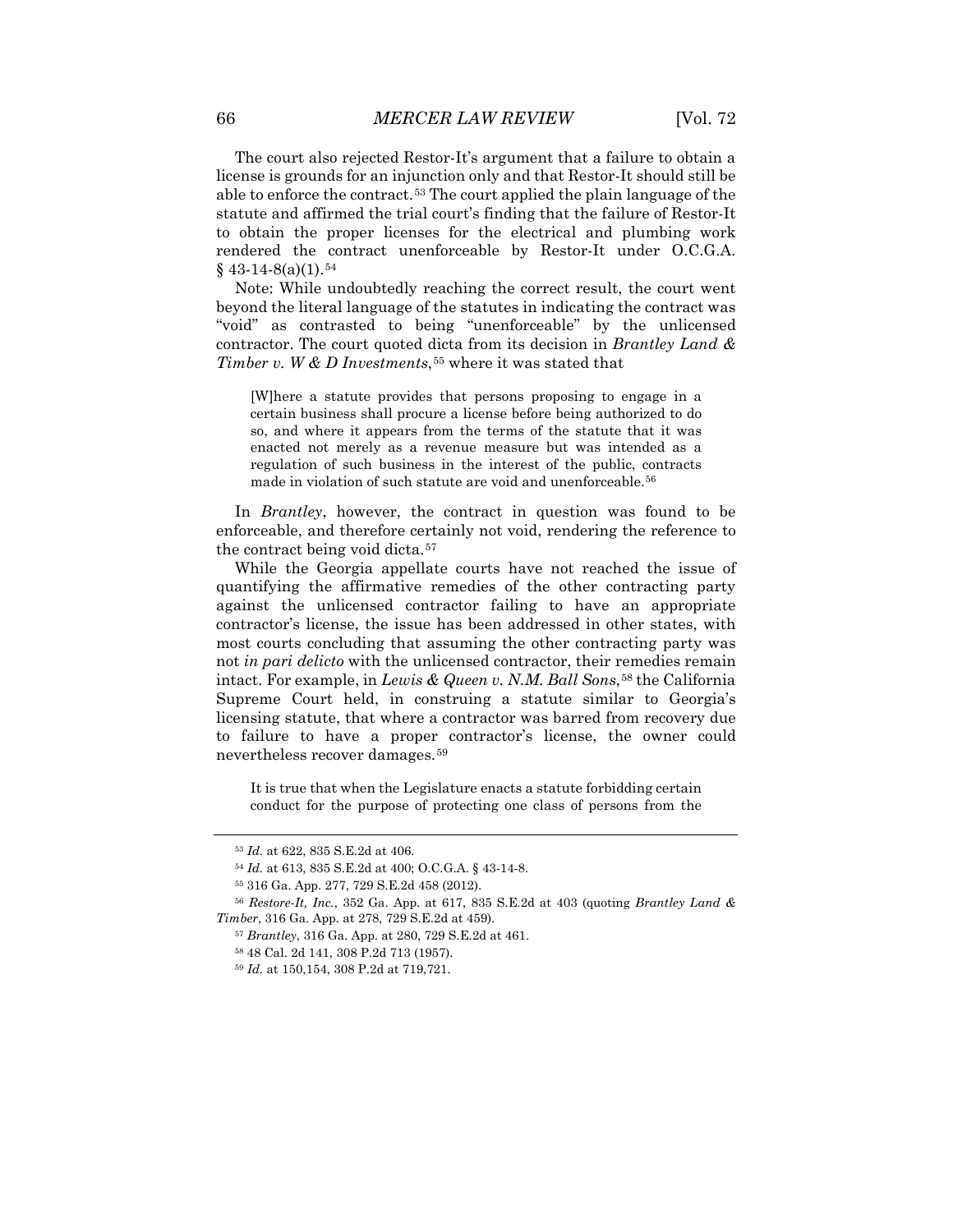activities of another, a member of the protected class may maintain an action notwithstanding the fact that he has shared in the illegal transaction. The protective purpose of the legislation is realized by allowing the plaintiff to maintain his action against a defendant within the class primarily to be deterred. In this situation it is said that the plaintiff is not *in pari delicto*.[60](#page-9-0)

Among the unanswered questions in Georgia, however, is the fact that whether a contractor holds a Georgia contractor's license is a matter of public record through the Secretary of State's website, <sup>[61](#page-9-1)</sup> thereby putting such information within the public domain. That creates the opportunity for owners to engage a contractor knowing they are unlicensed and then "lying in the weeds" and refusing to pay. In such circumstances, would the other contracting party be found to be *in pari delicto* with the unlicensed contractor? Time will tell.

#### III. STATUTE OF REPOSE

#### *A. Southern States Chemical, Inc. v. Tampa Tank & Welding, Inc.*

Georgia's Statute of Repose<sup>[62](#page-9-2)</sup> bars any action against a contractor improving realty after eight years following substantial completion of the work.[63](#page-9-3) It states:

(a) No action to recover damages:

(1) For any deficiency in the survey or plat, planning, design, specifications, supervision or observation of construction, or construction of an improvement to real property;

(2) For injury to property, real or personal, arising out of any such deficiency; or

(3) For injury to the person or for wrongful death arising out of any such deficiency shall be brought against any person performing or furnishing the survey or plat, design, planning, supervision or observation of construction, or construction of such an improvement *more than eight years after substantial completion* of such an improvement.[64](#page-9-4)

<span id="page-9-4"></span><span id="page-9-3"></span><span id="page-9-2"></span><sup>63</sup> *Id.*

<span id="page-9-0"></span><sup>60</sup> *Id.* at 153, 308 P.2d at 720 (citations omitted).

<span id="page-9-1"></span><sup>61</sup> Georgia Secretary of State, [https://sos.ga.gov](https://sos.ga.gov/) (last visited Sept. 21, 2020).

<sup>62</sup> O.C.G.A. § 9-3-51 (2020).

 $64$  O.C.G.A. § 9-3-51(a)(1)–(3) (emphasis added).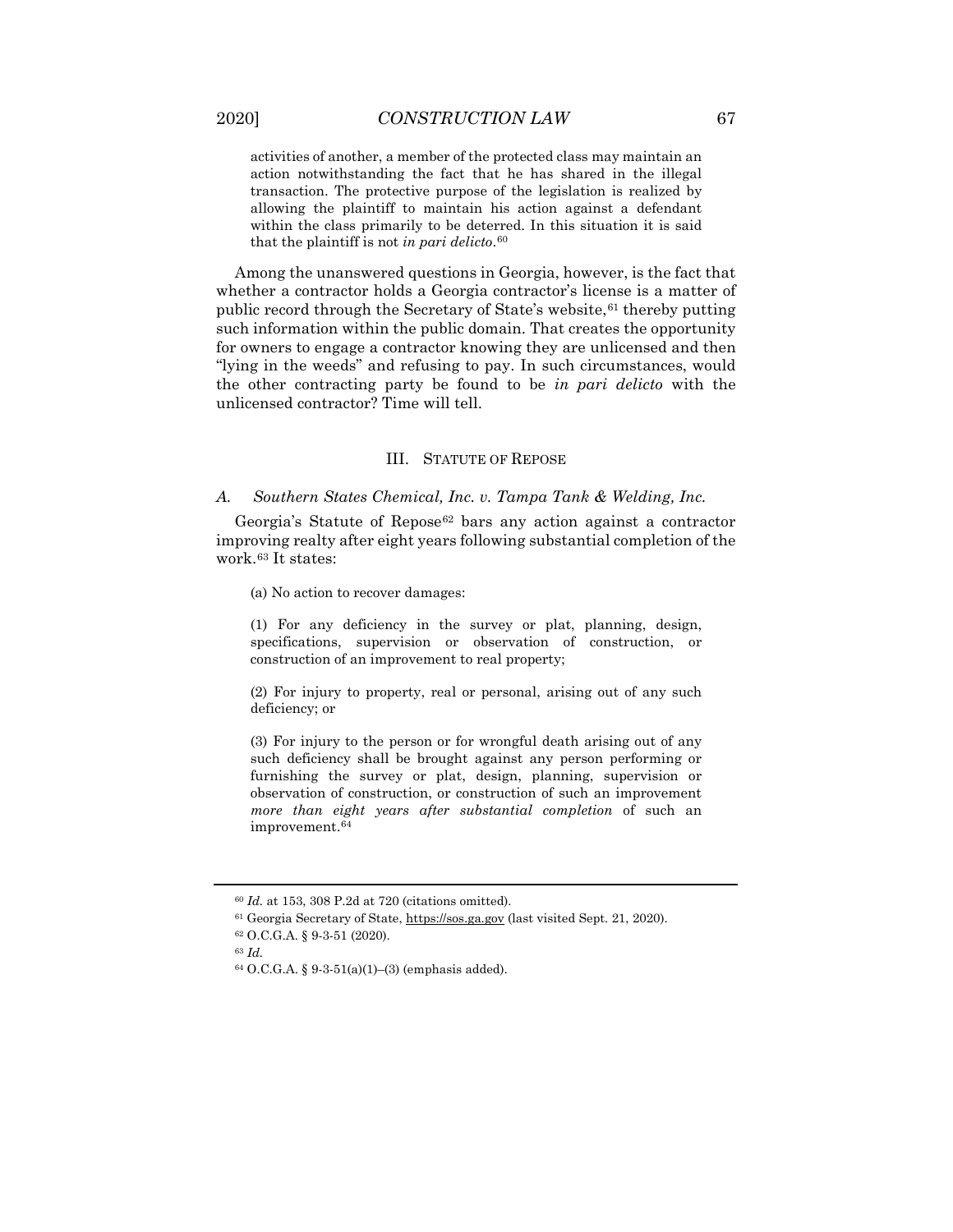O.C.G.A. § 9-3-50[65](#page-10-0) defines substantial completion as "the date when construction was sufficiently completed, in accordance with the contract as modified by any change order agreed to by the parties, so that the owner could occupy the project for the use for which it was intended."[66](#page-10-1)

In 2000, Southern States Chemical, Inc. (Southern) contracted with Tampa Tank & Welding, Inc. (Tampa) to convert an industrial chemical containment tank designed to hold molten sulfur to hold two million gallons of liquid sulfuric acid. The renovation required that a new steel floor be welded over the existing steel floor with a layer of sand containing a cathodic corrosion control system to be sandwiched between the two floors to prevent corrosion. This system was installed by Tampa but was designed by Corrosion Control, Inc. (CCI), installed under the supervision of CCI, and tested by CCI.<sup>[67](#page-10-2)</sup>

The tank conversion was substantially completed in January 2002. At the time of project completion, Tampa commissioned CCI to prepare a post-installation commissioning inspection report on the completed tank, in which it estimated the tank should have a useful life of between forty-three and forty-five years. On July 3, 2011 (nine and one-half years later), Southern discovered that sulfuric acid was leaking from the tank. Southern then initiated an action against Tampa to recover damages in contract and tort, claiming that Tampa breached its warranty by failing to install the system properly, negligently driving Bobcats over the sand after the cathodic corrosion control system had been installed, and failing to properly seal the floor leading to rainwater penetrating and corroding the system. Tampa vouched CCI into this action claiming that CCI failed to properly test and design the system.[68](#page-10-3)

Tampa had included a twelve-month materials and workmanship warranty for the renovation of the tank but CCI provided no express warranty.[69](#page-10-4)

Southern argue[d] that the statute of repose, O.C.G.A. § 9-3-51(a), [was] not applicable because the claims against Appellees were not for a construction deficiency but for breach of express written warranties. Southern further contend[ed] the trial court erred by concluding that the statute of limitation on simple written contracts [(six years)] bar[red] its claim against Appellees, by ruling that Southern failed as a matter of law to exercise due diligence to discover Appellees' alleged

<sup>65</sup> O.C.G.A. § 9-3-50 (2020).

<sup>66</sup> O.C.G.A. § 9-3-50(2).

<span id="page-10-4"></span><span id="page-10-3"></span><span id="page-10-2"></span><span id="page-10-1"></span><span id="page-10-0"></span><sup>67</sup> Southern States Chemical, Inc. v. Tampa Tank & Welding, Inc*.*, 353 Ga. App. 286, 287, 836 S.E.2d 617, 619–20 (2019).

<sup>68</sup> *Id.* at 286–88, 836 S.E.2d at 619–20.

<sup>69</sup> *Id.* at 290, 836 S.E.2d at 622.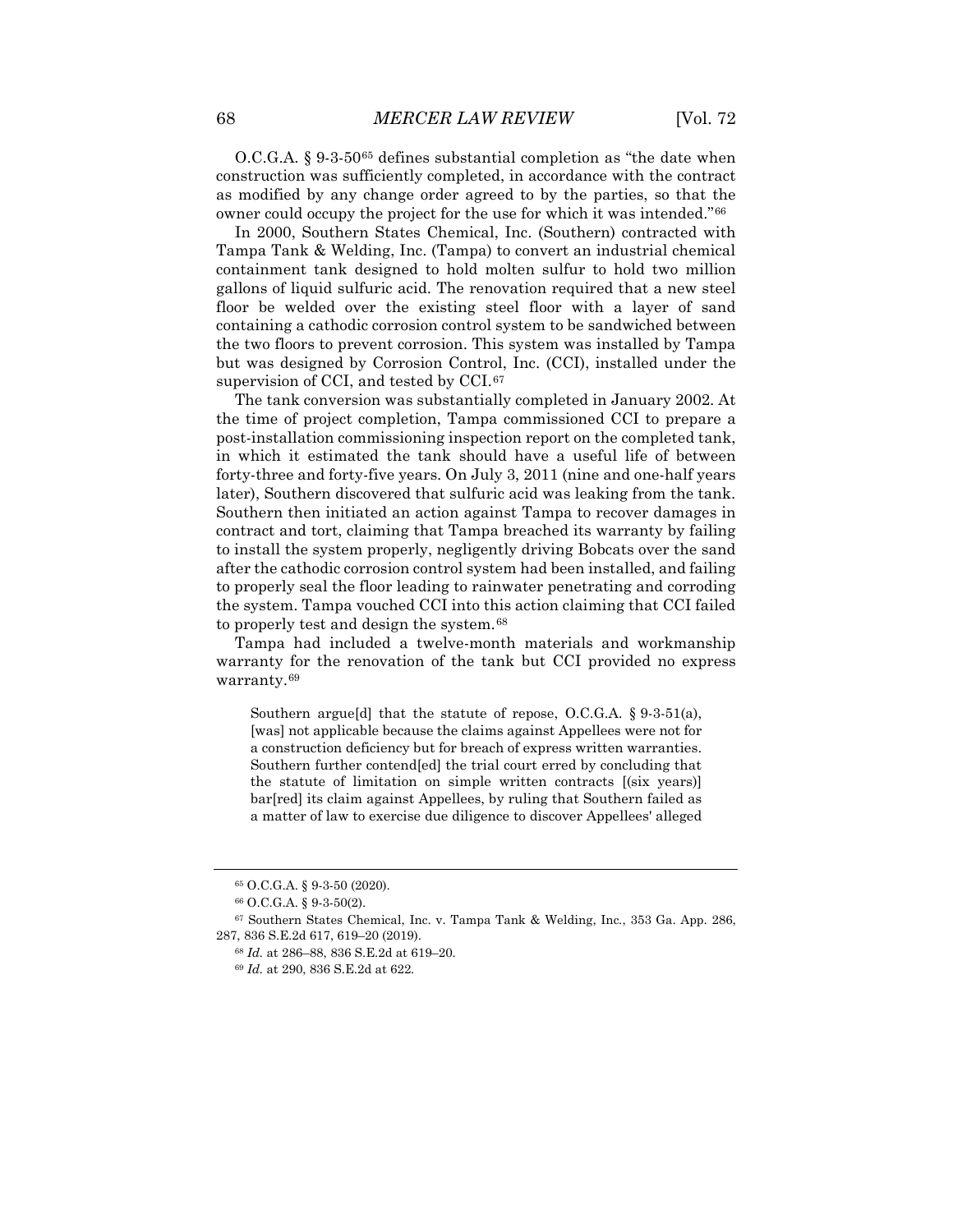fraud [(concealment of the defect)], and by dismissing Southern's breach of contract per se claim.[70](#page-11-0)

In this case's third appearance before the Georgia Court of Appeals, the court examined whether Southern should be considered a third-party beneficiary of the contract between Tampa and CCI, and whether the CCI Report constituted an express warranty for forty-three to forty-five years.[71](#page-11-1) The court held that because Tampa, and not CCI, installed the system, Southern did not get a direct contractual benefit from CCI which only designed and tested the product.<sup>[72](#page-11-2)</sup> Accordingly, Southern could not be considered a third-party beneficiary of any "warranty."[73](#page-11-3) The court then looked to whether the statute of repose barred suit.[74](#page-11-4) Southern argued that the statute of repose did not bar suit because the tank conversion was not an improvement to realty and that the suit was for a breach of express warranty, rather than for deficient construction.[75](#page-11-5) The court rejected this argument and looked to *Mullis v. Southern Co. Services*[76](#page-11-6) to find the test of whether construction services constitute improvements to real property, triggering the statute of repose.<sup>[77](#page-11-7)</sup>

These factors are (1) is the improvement permanent in nature; (2) does it add to the value of the realty, for the purposes for which it was intended to be used; (3) was it intended by the contracting parties that the "improvement" in question be an improvement to real property or did they intend for it to remain personalty.[78](#page-11-8)

The court held that all the indicia of an intent that the storage tank renovations be improvements to realty were present, and found that the statute of repose did apply, barring Southern's claims.[79](#page-11-9)

Finally, the court examined whether Southern could raise fraud as an estoppel to prevent application of the statute of repose.[80](#page-11-10) Southern argued that the trial court erred in finding that Southern failed to exercise due diligence in not discovering the leak (having failed to perform recommended independent inspections).[81](#page-11-11) However, the court

<span id="page-11-3"></span><sup>73</sup> *Id.*

<span id="page-11-5"></span><sup>75</sup> *Id.*

<sup>70</sup> *Id.* at 286, 836 S.E.2d at 619.

<span id="page-11-1"></span><span id="page-11-0"></span><sup>71</sup> *Id.* at 290–91, 836 S.E.2d at 622.

<span id="page-11-2"></span><sup>72</sup> *Id.* at 291–92, 836 S.E.2d at 622–23.

<span id="page-11-4"></span><sup>74</sup> *Id.* at 292, 836 S.E.2d at 623.

<span id="page-11-6"></span><sup>76</sup> 250 Ga. 90, 296 S.E.2d 579 (1982).

<span id="page-11-7"></span><sup>77</sup> *S. States Chem., Inc.*, 353 Ga. App. at 293, 836 S.E.2d at 624.

<span id="page-11-8"></span><sup>78</sup> *Id.* (quoting *Mullis*, 250 Ga. at 94, 296 S.E.2d at 583).

<span id="page-11-9"></span><sup>79</sup> *Id.* at 294, 836 S.E.2d at 624.

<sup>80</sup> *Id.* at 295, 836 S.E.2d at 625.

<span id="page-11-11"></span><span id="page-11-10"></span><sup>81</sup> *Id.*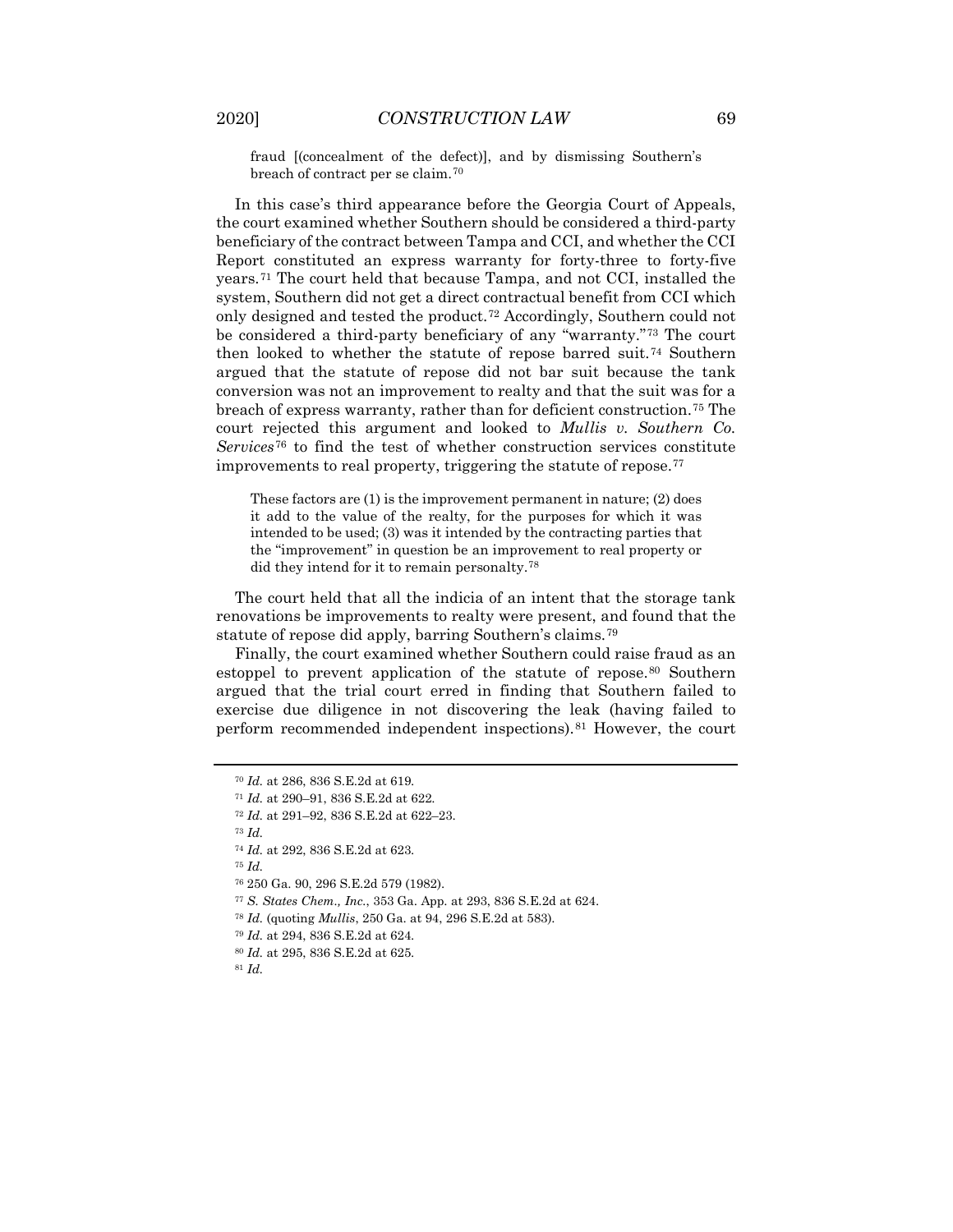held that no evidence of fraud had been presented that would have prevented Southern from discovering the defect in the construction.<sup>[82](#page-12-0)</sup> The court's

review of the unambiguous language of O.C.G.A. § 9-3-51(a) [found] that the statute makes no distinction between claims sounding in negligence and those sounding in contract. Whether in tort or in contract, the statute broadly precludes any action to recover damages brought outside the eight-year period of repose. It is well settled that "a statute of ultimate repose frames the time period in which a right may accrue, if at all. Therefore, if an injury occurs outside this time period, the injury is not actionable."[83](#page-12-1)

#### IV. MILLER ACT CLAIMS – RECOVERY OF ATTORNEY'S FEES

### *A.United States ex rel. Cleveland Construction, Inc. v. Stellar Group., Inc.*

In *United States ex rel. Cleveland Construction, Inc. v. Stellar Group.,*  Inc.,<sup>[84](#page-12-2)</sup> a Miller Act and breach of contract suit, Stellar Group, Inc. (Stellar) was contracted by the Department of Defense (DOD) to do work at Fort Benning. Stellar subcontracted to Cleveland Construction, Inc. (Cleveland) to do work on the job. After the completion of the project, Cleveland brought an action for breach of contract against Stellar and its surety, Liberty Mutual Insurance Company, claiming that Stellar failed to pay the full amount due under the contract, plus additional labor and materials, and other additional costs associated with the project owed to Cleveland. Stellar counterclaimed for change order costs, supervision costs, delay, and other conditions and damages.[85](#page-12-3)

The parties stipulated that they would present their claims for damages against each other through expert testimony. Through its expert, Cleveland brought the following claims against Stellar: (1) additional direct labor and material claim for \$2,964,800; (2) extended general conditions claim for \$395,381; (3) pending cost proposals \$78,848; and (4) outstanding Subcontract balance claim for \$917,512. Therefore, Cleveland sought total damages against Stellar of \$4,356,541. Stellar brought the following counterclaims against Cleveland: (1) change order costs for \$947,498.88; (2) added supervision costs for \$1,610,106.95; (3) extended general conditions for \$1,353,119.04; and (4) liquidated damages for \$542,803.52.Stellar thus

<sup>82</sup> *Id.*

<span id="page-12-3"></span><span id="page-12-2"></span><span id="page-12-1"></span><span id="page-12-0"></span><sup>83</sup> *Id.* (quoting Rosenberg v. Falling Water, Inc., 289 Ga. 57, 59, 709 S.E.2d 227, 229 (2011)); O.C.G.A. § 9-3-51(a).

<sup>84</sup> No. 4:16-CV-179 (CDL), 2019 U.S. Dist. LEXIS 12709, at \*1 (Jan. 28, 2019).

<sup>85</sup> *Id.* at \*1–2.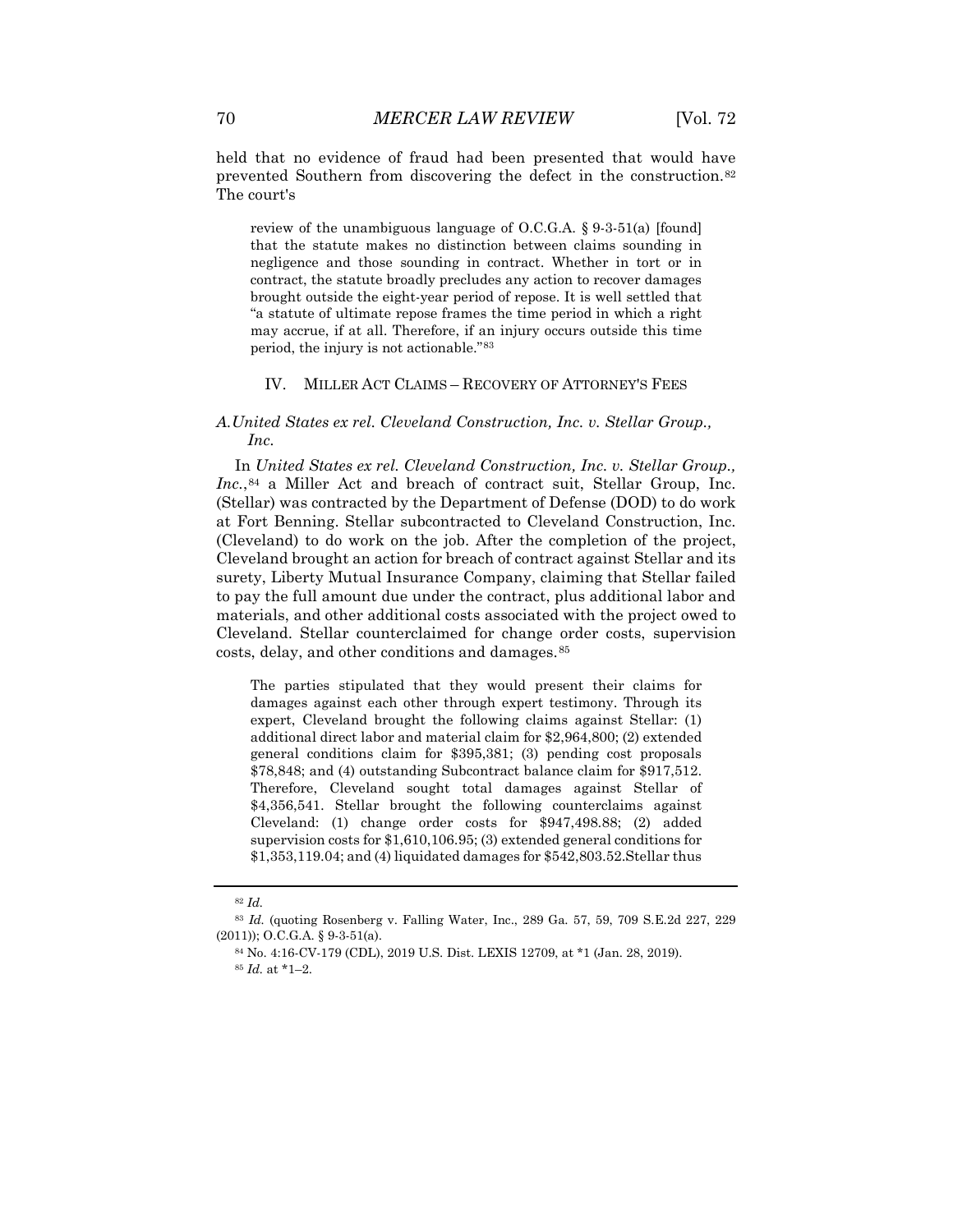sought total damages from Cleveland of \$4,453,528.39, less the retained Subcontract balance of \$917,511.71. . . . The jury awarded \$2,481,060 to Cleveland, but concluded Liberty was not jointly liable for any of this amount. The jury also awarded \$1,300,000 to Stellar. Based on the parties' setoff stipulation, the clerk entered judgment in favor of Cleveland in the amount of \$1,181,060. The parties stipulated that any issues presented by motions for attorneys' fees would be decided by the Court.<sup>[86](#page-13-0)</sup>

In determining entitlement to an award for attorney's fees, the court was required to construe the applicable contract provision, which provided for an award of attorney's fees, only in favor of Stellar.[87](#page-13-1) The attorney's fee provision of the contract stated: "Upon any default, [Cleveland] shall pay to [Stellar] its attorney['s] fees and court costs incurred in enforcing this Subcontract or seeking any remedies hereunder."[88](#page-13-2) The issue presented was whether Stellar could recover all of its attorney's fees, despite having prevailed on only some of its claims.[89](#page-13-3) The court ruled Stellar could recover attorney's fees that Stellar could demonstrate arose from its "successful enforcement of the Subcontract and/or successful pursuit of remedies for a default."[90](#page-13-4) The court allowed Stellar to amend its motion to better track those fees.<sup>[91](#page-13-5)</sup>

Cleveland also moved for an award of attorney's fees under the court's "inherent power" to award attorney's fees based upon Stellar's bad faith.[92](#page-13-6) Although affirming its power to do so, the court declined to award such fees because there had not been a sufficient showing of Stellar's bad faith.<sup>[93](#page-13-7)</sup>

#### *B. United States ex rel. Dixie Communications Systems v. Travelers Casualty & Surety Co. of America*

In *United States ex rel. Dixie Communications Systems v. Travelers Casualty & Surety Co. of America*, <sup>[94](#page-13-8)</sup> Dixie Communications Systems, Inc., (Dixie) was a second-tier subcontractor on a federal project involving the construction and renovation of the Dwight D. Eisenhower Army Medical Center's Fisher Army Dental Laboratory (the Project). J&J Maintenance, Inc. (J&J) was the general contractor for the Project. J&J

<sup>86</sup> *Id.* at \*2–3.

<span id="page-13-3"></span><span id="page-13-2"></span><span id="page-13-1"></span><span id="page-13-0"></span><sup>87</sup> *Id.* at \*4.

<sup>88</sup> *Id.* (alterations in original).

<sup>89</sup> *Id.*

<sup>90</sup> *Id.* at \*7.

<span id="page-13-7"></span><span id="page-13-6"></span><span id="page-13-5"></span><span id="page-13-4"></span><sup>91</sup> *Id.* at \*7–8.

<sup>92</sup> *Id.* at \*8.

<sup>93</sup> *Id.* at \*9.

<span id="page-13-8"></span><sup>94</sup> No. CV 118-210, 2019 U.S. Dist. LEXIS 162223 ( Sep. 23, 2019).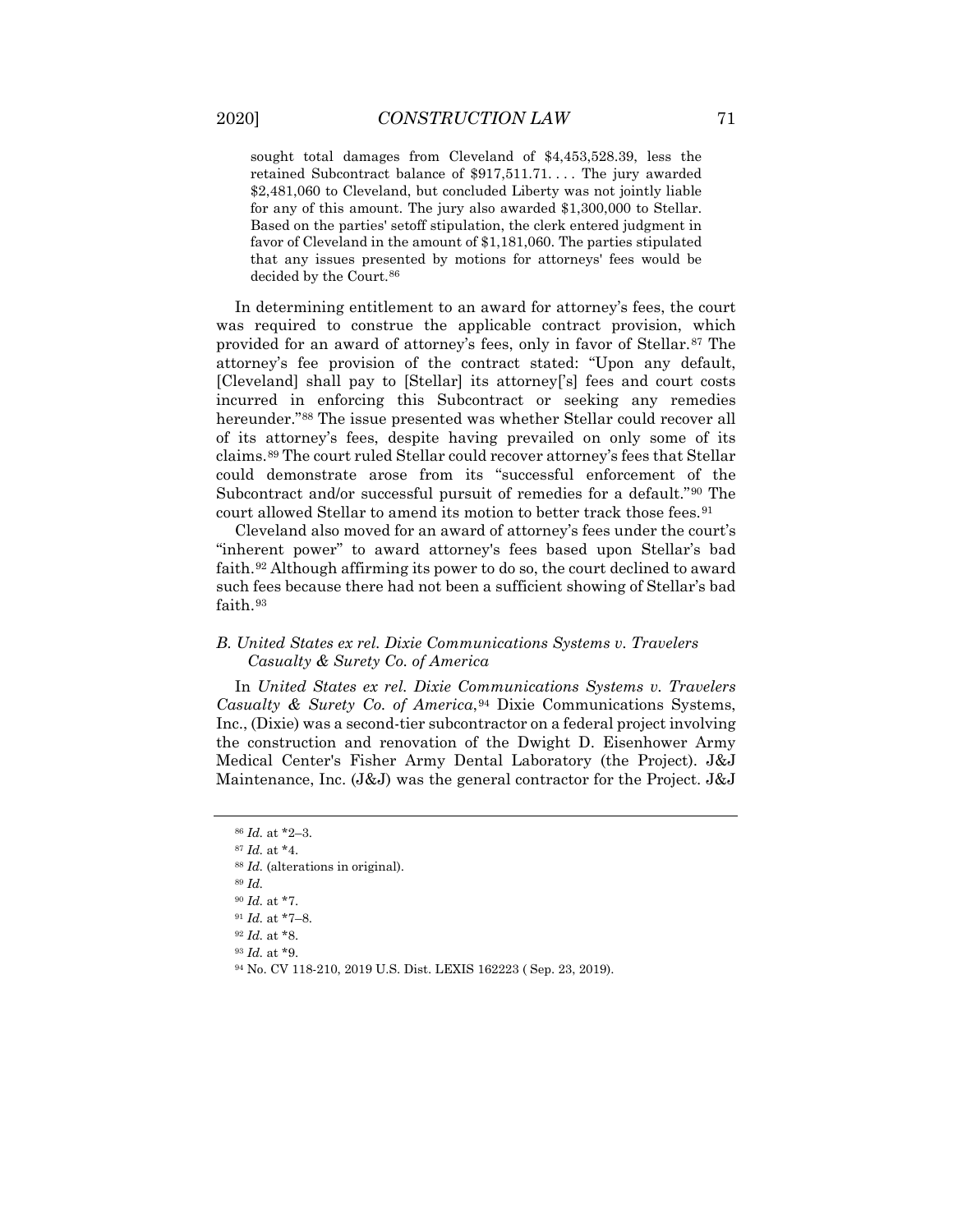subcontracted with the first-tier subcontractor, ICON, to perform work on the Project. ICON then subcontracted with plaintiff to install alarm systems. Travelers Casualty and Surety Company of America's (Travelers) supplied the Miller Act Project bond for the Project to J&J. After J&J, ICON, and Travelers each refused payment to Dixie, Dixie filed suit in the U.S. District Court for the Southern District of Georgia asserting four claims against J&J, Icon, and Travelers: (1) breach of contract; (2) quantum meruit; (3) a Miller Act bond claim; and (4) bad faith refusal to settle. Dixie failed to give notice of its bond claim to J&J within ninety days of completing its work and failed to allege giving notice to the general contractor in its Complaint. ICON filed bankruptcy and did not participate in the suit.[95](#page-14-0)

J&J and Travelers moved to dismiss all counts of the complaint pursuant to Federal Rule of Civil Procedure  $12(b)(6)^{96}$  $12(b)(6)^{96}$  $12(b)(6)^{96}$  due to Dixie's failure to give timely notice to J&J of its claims.<sup>[97](#page-14-2)</sup> Dixie replied not with an amended complaint but rather filed a response to which it attached documentation seeking to convert the defendants' motion to dismiss into a motion for summary judgment.[98](#page-14-3) The court addressed in detail the rules for allowing consideration of extrinsic documentation in response to a motion to dismiss.[99](#page-14-4) Although the court allowed some of the documentation to be considered in connection with the motions to dismiss because it supported the basic allegations of the complaint, the court held that the extrinsic evidence did not support converting the motion to dismiss into a motion for summary judgment.[100](#page-14-5) "The Court is limited at the motion to dismiss stage to the facts as pleaded in the [c]omplaint and attaching an affidavit to a response to a motion to dismiss is not a procedure for modifying the [c]omplaint."[101](#page-14-6) Because no genuine issue of fact was properly raised concerning notice to the general contractor, the court granted J&J and Traveler's motion to dismiss Dixie's Miller Act Claim.[102](#page-14-7)

A person having a direct contractual relationship with a subcontractor but no contractual relationship, express or implied, with the contractor furnishing the payment bond may bring a civil action on the payment bond on giving written notice to the contractor within [ninety] days from the date on which the person did or performed the last of the labor

<span id="page-14-0"></span><sup>95</sup> *Id.* at \*1–3.

<sup>96</sup> FED. R. CIV. P. 12(b)(6) (2020).

<span id="page-14-3"></span><span id="page-14-2"></span><span id="page-14-1"></span><sup>97</sup> *Dixie Communication Systems*, 2019 U.S. Dist. LEXIS 162223, at \*3.

<sup>98</sup> *Id.* at \*3–4.

<span id="page-14-5"></span><span id="page-14-4"></span><sup>99</sup> *Id.* at \*4.

<sup>100</sup> *Id.* at \*10.

<span id="page-14-6"></span><sup>101</sup> *Id.* at \*9.

<span id="page-14-7"></span><sup>102</sup> *Id.* at \*19–20.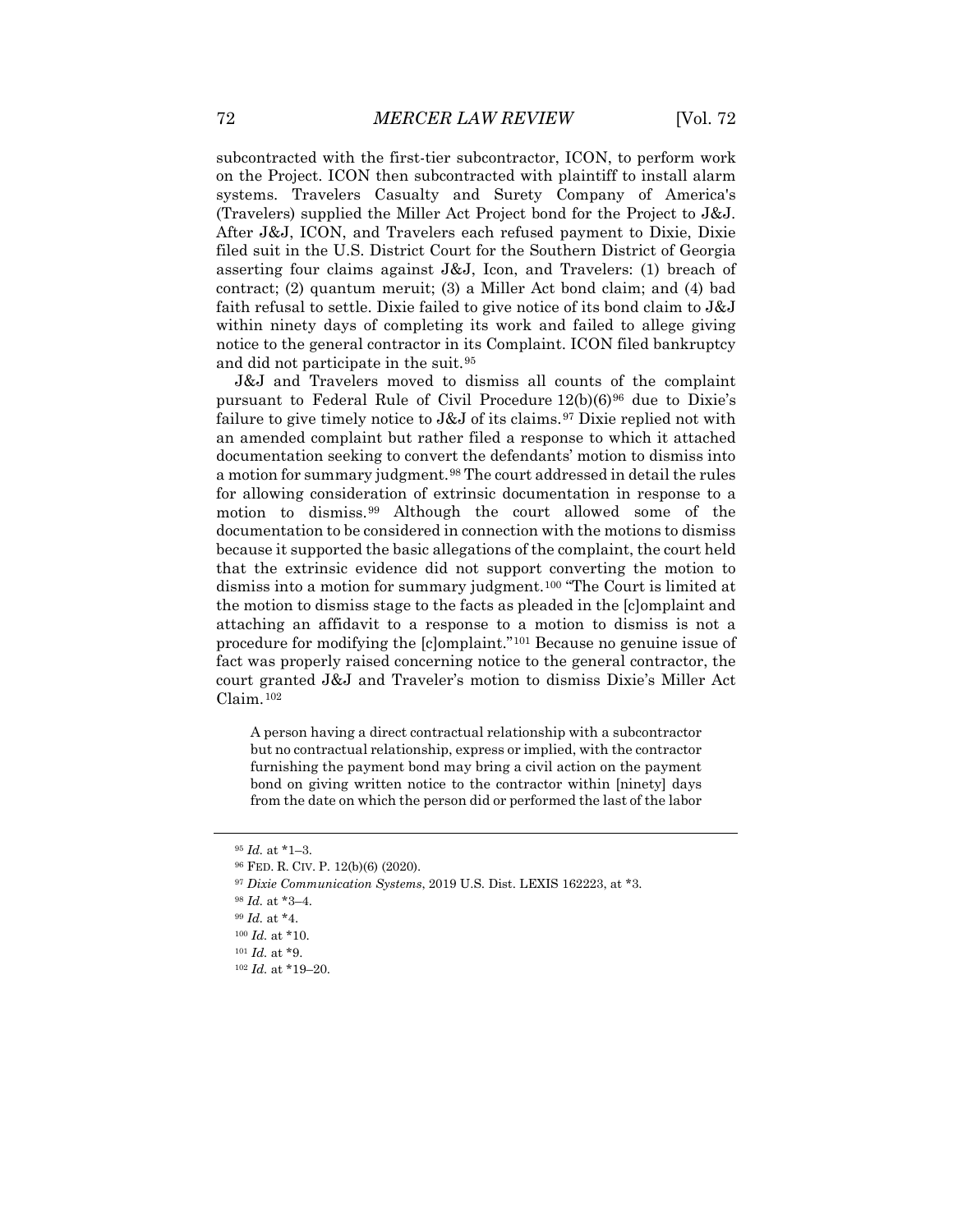or furnished or supplied the last of the material for which the claim is made.[103](#page-15-0)

The court dismissed Dixie's claim of breach of contract citing the lack of any contract between Dixie and the general contractor, J&J, but denied the defendants' motion to dismiss Dixie's quantum meruit claim.[104](#page-15-1) The court acknowledged that "[u]nder Georgia law, a . . . subcontractor may not recover against a . . . general contractor with whom it has no contractual relationship, based on the theory of unjust enrichment or implied contract; rather, it is limited to the statutory remedies provided by Georgia's lien statute . . . ."[105](#page-15-2) However, the court acknowledged that "a lien cannot attach to [federal] Government property[,]" and absent the availability of an equitable remedy, Dixie would be left without any remedy.[106](#page-15-3) Accordingly, while a "right to pursue a lien on [a] project precludes a quantum meruit claim, [because] state liens are unavailable as a matter of law on a federal public works project, the lien statute no longer stands in the way of a quantum meruit claim against the primary contractor."[107](#page-15-4) Accordingly, the court allowed the quantum meruit claim to stand.[108](#page-15-5) Finally, the court also dismissed the bad faith refusal to settle count against Traveler's because the dismissal of the Miller Act Claim eliminated any liability of Traveler's to Dixie.[109](#page-15-6)

#### V. NEGLIGENT CONSTRUCTION/INDEMNITY

#### *A. Milliken & Co. v. Georgia Power Co.*

In *Milliken & Co. v. Georgia Power Co.*,[110](#page-15-7) on February 20, 2013, a small jet crashed into a Georgia Power transmission pole that was located on the property of Milliken & Company near the Thomson-McDuffie Regional Airport in Thomson, Georgia. The airplane was attempting a "go-around," after an aborted landing attempt. When the airplane was about sixty-three feet above ground level, the left wing struck the utility pole, which was seventy-two feet high and about 1,835 feet from the runway threshold, severing the outboard portion of the wing. The airplane continued another 925 feet before crashing in a

<sup>103</sup> *Id.* at \*7 (quoting 40 U.S.C. § 3133(b)(2)).

<sup>104</sup> *Id.* at \*15, \*17.

<span id="page-15-2"></span><span id="page-15-1"></span><span id="page-15-0"></span><sup>&</sup>lt;sup>105</sup> *Id.* at \*15 (alterations in original) (quoting Hussey v. Georgia Ports Authority, 240 Ga. App. 504, 506, 420 S.E.2d 50, 53 (1992).

<span id="page-15-7"></span><span id="page-15-6"></span><span id="page-15-5"></span><span id="page-15-4"></span><span id="page-15-3"></span><sup>106</sup> *Id.* at \*16–17 (alteration in original) (quoting J.W. Bateson Co. v. United States, 434 U.S. 586, 589 (1978)).

 $^{107}$   $Id.$  at  $^\star 17.$ 

<sup>108</sup> *Id.*

<sup>109</sup> *Id.* at \*20.

<sup>110</sup> 306 Ga. 6, 829 S.E.2d 111 (2019).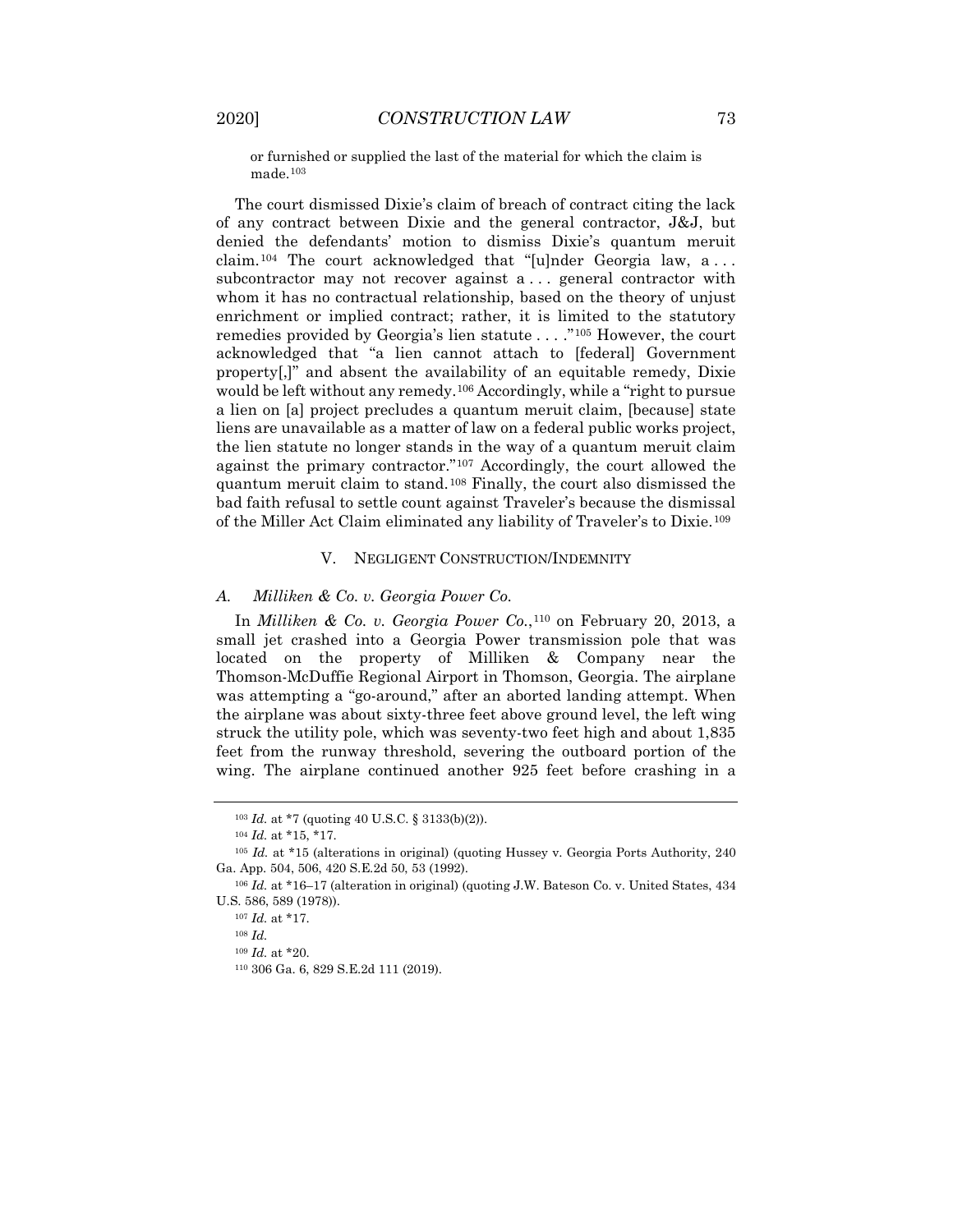wooded area. The two pilots were injured, and the five passengers died. The families of the passengers filed suit against Georgia Power and Milliken alleging that a transmission pole located on Milliken's property was negligently erected and maintained within the airport's protected airspace. Georgia Power constructed the transmission pole on Milliken's property for the purpose of providing electricity to Milliken's manufacturing plant expansion, located adjacent to the airport, and the pole was constructed pursuant to a 1989 easement between Georgia Power and Milliken. The complaint included claims for negligent construction and maintenance, both torts.<sup>[111](#page-16-0)</sup>

Milliken filed cross-claims against Georgia Power claiming that under the grant of easement, Georgia Power was contractually obligated to indemnify Milliken

"[F]or all sums that [p]laintiffs may recover from Milliken" under Paragraph 12 of the 1989 Easement, which provides: [Georgia Power] Company, its successors[,] or assigns shall hold [Milliken], its successors[,] or assigns harmless from any damages to property or persons (including death), or both, which result from [Georgia Power] Company's construction, operation or maintenance of its facilities on said easement areas herein granted.<sup>[112](#page-16-1)</sup>

Georgia Power moved for summary judgment, contending the conveyance of the easement granted a covenant not to sue rather than an indemnity agreement. The trial court agreed because the clause failed to include the term "indemnify."[113](#page-16-2)

On appeal, the Georgia Court of Appeals held that the provision did amount to an indemnity obligation, but the indemnity agreement was void as against public policy under former  $O.C.G.A. \S 13-8-2(b)$ <sup>[114](#page-16-3)</sup> because the provision made Georgia Power liable to indemnify Milliken for damages caused by Milliken's sole negligence.[115](#page-16-4) Former O.C.G.A. § 13-8-2(b) provided:

A covenant, promise, agreement, or understanding in or in connection with or collateral to a contract or agreement *relative* to the construction, alteration, repair, or maintenance of a building structure, appurtenances, and appliances, including moving, demolition, and excavating connected therewith, purporting to indemnify or hold harmless the promisee against liability for damages arising out of bodily injury to persons or damage to property caused by

<span id="page-16-0"></span><sup>111</sup> *Id.* at 6–7, 829 S.E.2d at 112.

<span id="page-16-1"></span><sup>112</sup> *Id.* at 7, 829 S.E.2d at 112 (alterations in original).

<span id="page-16-4"></span><span id="page-16-3"></span><span id="page-16-2"></span><sup>113</sup> *Id.*

<sup>114</sup> O.C.G.A. § 13-8-2(b) (2006).

<sup>115</sup> *Milliken & Co.*, 306 Ga. at 7, 829 S.E.2d at 113.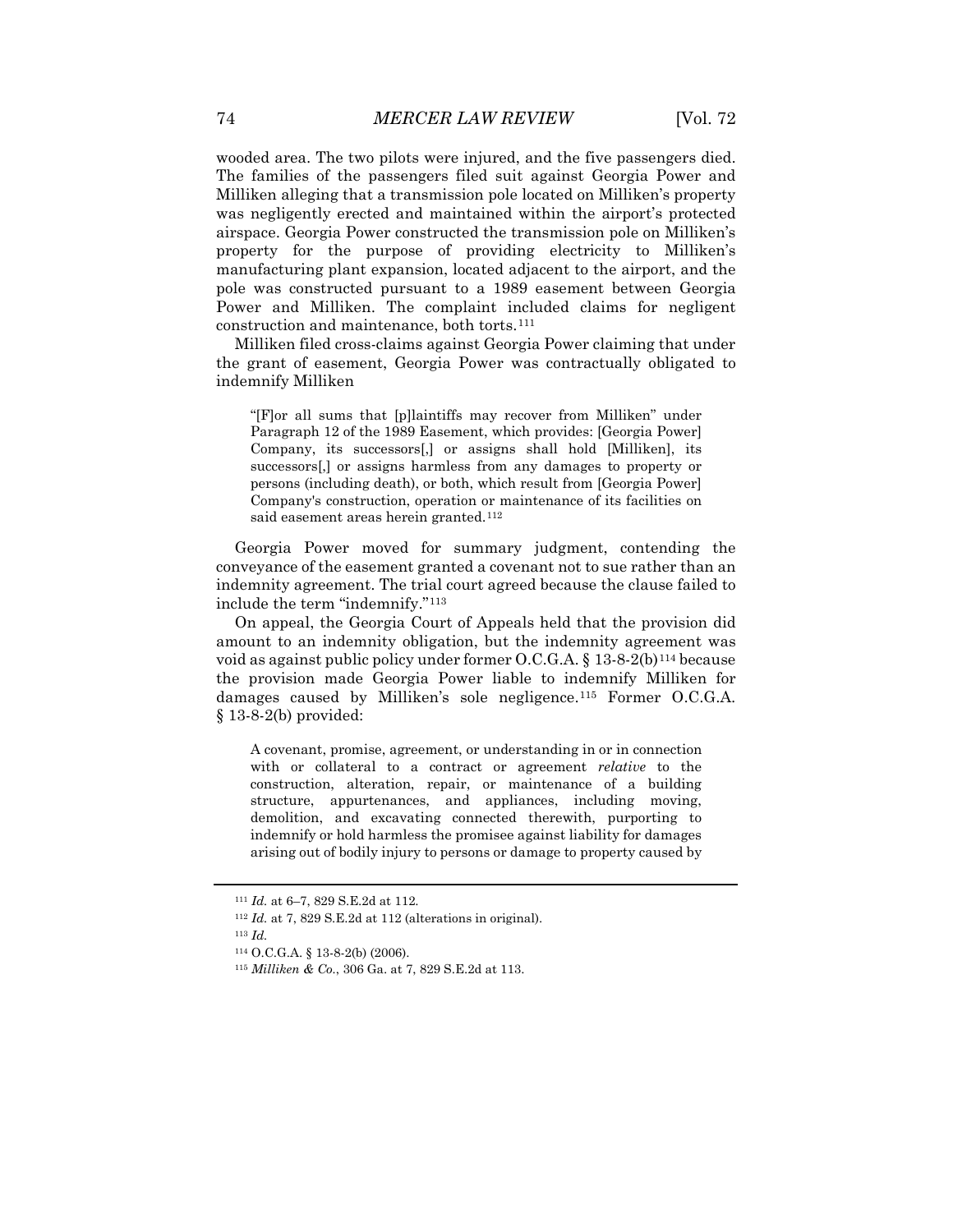or resulting from the *sole negligence of the promisee, his agents or employees, or indemnitee is against public policy and is void and unenforceable* . . . .[116](#page-17-0)

However, the Georgia Supreme Court reversed this holding, ruling that the indemnity provision was not void under O.C.G.A. § 13-8-2(b) because although it did, "(1) relate  $\lceil \cdot \rceil$  in some way to a contract for 'construction, alteration, repair, or maintenance' of certain property[,]"[117](#page-17-1) it did not require indemnity against "liability for damages arising out of bodily injury to persons or damage to property caused by or *resulting from the sole negligence of the promisee, his agents or employees, or indemnitee*"[118](#page-17-2) because the clause requires that Georgia Power Company indemnify "Milliken for damages resulting from *Georgia Power's* acts or omissions, whereas the statute would prohibit an agreement that provides indemnity for damages resulting from *Milliken's* sole negligence[,]["119](#page-17-3) and therefore the provision did not violate the statute and was not void as against public policy.[120](#page-17-4)

Note that O.C.G.A. § 13-8-2(b) was amended in 2018 and now provides:

A covenant, promise, agreement, or understanding in or in connection with or collateral to a contract or agreement relative to the construction, alteration, repair, or maintenance of a building structure, appurtenances, and appliances, including moving, demolition, and excavating connected therewith, *purporting to require that one party to such contract or agreement shall indemnify, hold harmless, insure, or defend the other party to the contract or other named indemnitee, including its, his, or her officers, agents, or employees, against liability or claims for damages, losses, or expenses, including attorney fees*, *arising out of bodily injury to persons, death, or damage to property caused by or resulting from the sole negligence*  of the indemnitee, or its, his, or her officers, agents, or employees, is against public policy and void and unenforceable.<sup>[121](#page-17-5)</sup>

<span id="page-17-0"></span><sup>116</sup> *Id.* at 8–9, 829 S.E.2d at 113 (emphasis in original) (quoting O.C.G.A. § 13-8-2(b) (2006)).

<span id="page-17-1"></span><sup>117</sup> *Id.* at 9, 829 S.E.2d at 113 (quoting Kennedy Dev. Co. v. Camp, 290 Ga. 257, 259, 719 S.E.2d 442, 444 (2011)).

<span id="page-17-5"></span><span id="page-17-4"></span><span id="page-17-3"></span><span id="page-17-2"></span><sup>118</sup> *Id.* 306 Ga. at 10, 829 S.E.2d at 114 (emphasis in original) (quoting O.C.G.A.  $§$  13-8-2(b) (2006)).

<sup>119</sup> *Id.*

<sup>120</sup> *Id.* at 12, 829 S.E.2d at 116.

<sup>121</sup> O.C.G.A. § 13-8-2(b) (2020) (emphasis added).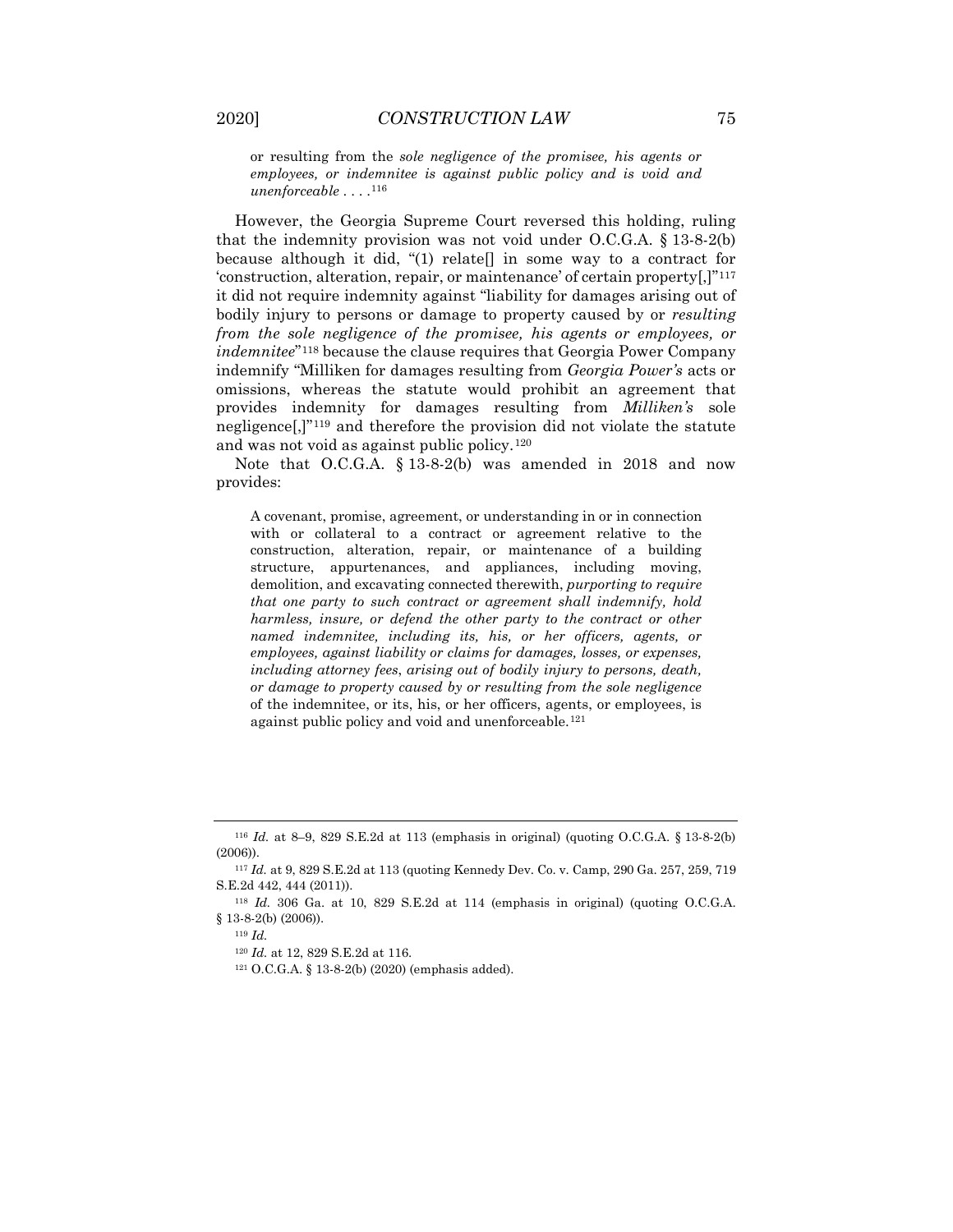#### VI. LIENS AND LIEN WAIVERS

#### *A. Duke Builders, Inc. v. Massey*

In *Duke Builders, Inc. v. Massey*, [122](#page-18-0) Duke Builders, Inc. (Duke Builders) was contracted by the Masseys to work with the Masseys' insurance company and rebuild a house after a fire substantially destroyed the dwelling. Duke began construction but did not complete the job. When the Masseys refused to pay, Duke filed a materialman's lien against the property for the cost of the work completed plus lost profits for the work that was not completed.[123](#page-18-1) The trial court found that O.C.G.A. § 44-14-361(a)–(b)<sup>[124](#page-18-2)</sup> allows a lien for only the amount of completed work, and since the filed lien was in excess of that amount, the lien was void in its entirety.[125](#page-18-3)

On appeal, the Georgia Court of Appeals reversed, holding that even though  $§$  44-14-361(a)–(b) limited the amount of the lien to the value of the work completed, O.C.G.A. § 44-14-361.1(a)<sup>[126](#page-18-4)</sup> does not require that the lien be filed in an exact amount.<sup>[127](#page-18-5)</sup> Therefore, the court was allowed to "blue pencil" the lien to reflect the value of only the completed work.[128](#page-18-6)

On March 26, 2020, the Georgia Supreme Court granted certiorari and indicated it would hear the case during its June 2020 arguments.<sup>[129](#page-18-7)</sup>

#### *B. ALA Construction Services, LLC v. Controlled Access, Inc.*

Georgia Code Title 44 Property § 44-14-366[130](#page-18-8) regulates lien waivers in connection with construction projects within the state. It prescribes forms that must be substantially complied with and, once filed, are binding whether payment has been received or not unless a certificate of non-payment is filed within sixty days (old version).<sup>[131](#page-18-9)</sup>

In *ALA Construction Services, LLC v. Controlled Access, Inc.*,[132](#page-18-10) ALA Construction Services, LLC (ALA) hired Controlled Access, Inc. (CA) to do work at Sugar Hill Overlook Townhomes. CA signed an interim waiver and release upon payment form in accordance with O.C.G.A. § 44-14-366, which released any and all liens that CA would have against the subject

<span id="page-18-8"></span><span id="page-18-7"></span><span id="page-18-6"></span><sup>129</sup> Massey v. Duke Brothers, Inc., No. S20C0018, 2020 Ga. LEXIS 269 (Mar. 26, 2020).

<span id="page-18-0"></span><sup>122</sup> 351 Ga. App. 535, 831 S.E.2d 172 (2019).

<span id="page-18-1"></span><sup>123</sup> *Id.* at 535–36, 831 S.E.2d at 174.

<sup>124</sup> O.C.G.A. § 44-14-361 (2020).

<span id="page-18-4"></span><span id="page-18-3"></span><span id="page-18-2"></span><sup>125</sup> *Duke Builders, Inc.*, 351 Ga. App. at 536, 831 S.E.2d at 174.

<sup>126</sup> O.C.G.A. § 44-14-361.1(a) (2020).

<span id="page-18-5"></span><sup>127</sup> *Duke Builders, Inc.*, 351 Ga. App. at 539, 831 S.E.2d at 176.

<sup>128</sup> *Id.* at 538–39, 831 S.E.2d at 176.

<sup>130</sup> O.C.G.A. § 44-14-366 (2020).

<span id="page-18-10"></span><span id="page-18-9"></span><sup>131</sup> O.C.G.A. § 44-14-366(f)(1)(C).

<sup>132</sup> 351 Ga. App. 841, 833 S.E.2d 570 (2019).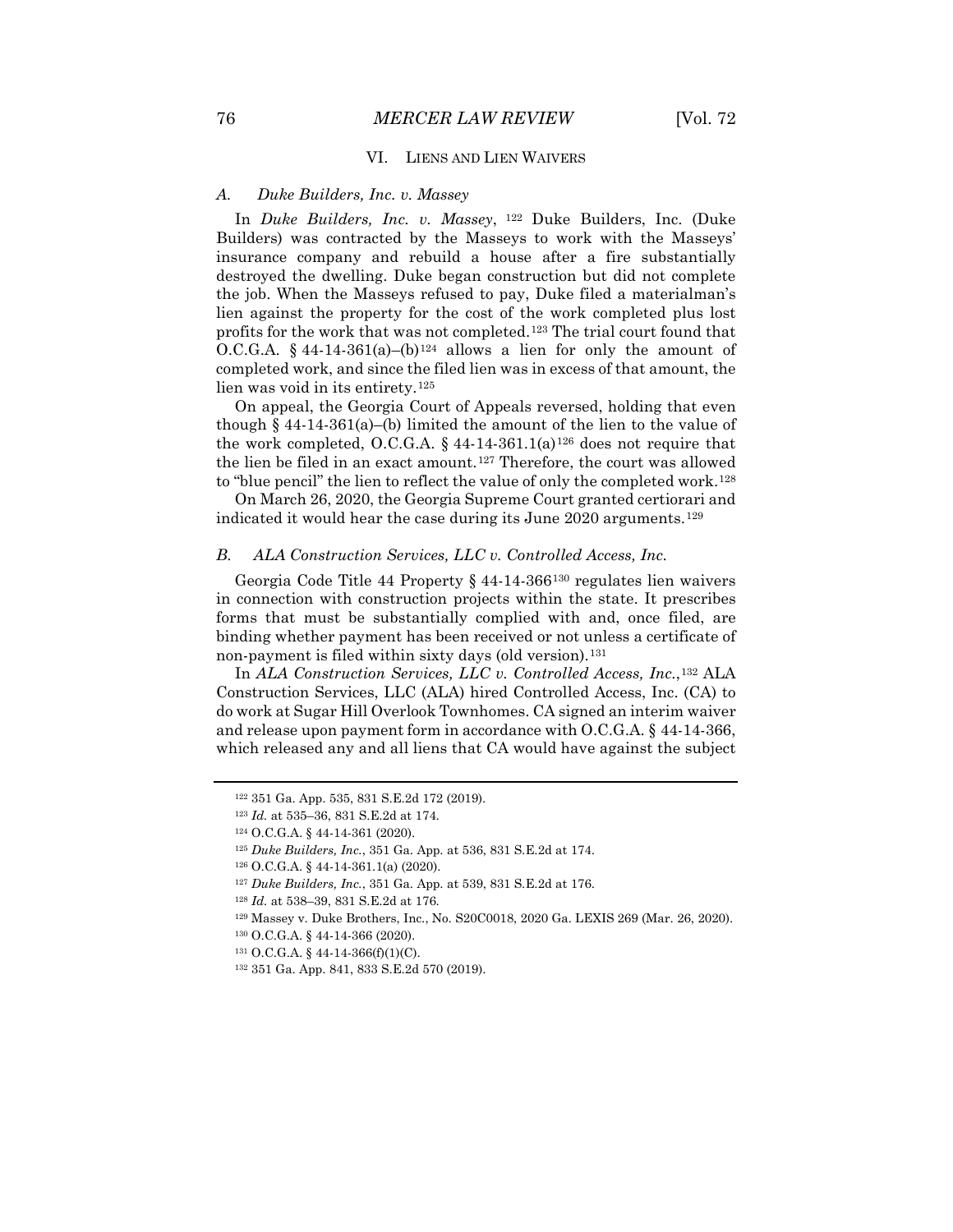property. However, ALA failed to pay CA the remaining balance for the work performed. CA failed to file an affidavit of non-payment or a claim of lien within the prescribed period of sixty days from the execution of the waiver.[133](#page-19-0) The court held that the plain language of O.C.G.A. § 44-14-366 stated that if an affidavit of non-payment or a claim of lien are not filed within sixty days, the contract should be treated as paid in full.<sup>[134](#page-19-1)</sup> The court held that this meant that all remedies of CA for recovery of the balance due, including breach of contract, were extinguished since the contract was treated as if it was paid in full.<sup>[135](#page-19-2)</sup>

This decision would be reversed by SB 315,[136](#page-19-3) 2020, which has passed both the House and the Senate and is awaiting the Governor's signature.

This new bill amends the wording in O.C.G.A. § 44-14-366 to extinguish only lien rights and not other remedies that may be available to the contractors such as damages for breach of contract.[137](#page-19-4) It also amends the time frame from sixty days to ninety days and requires that an affidavit of non-payment be filed within ninety days rather than either an affidavit of non-payment or a claim of lien.<sup>[138](#page-19-5)</sup>

#### VIII. ADMINISTRATIVE PROCEDURE

#### *A. Georgia Interfaith Power & Light, Inc. v. Georgia Power Co.*

On March 29, 2017, Westinghouse Electric Company, LLC, Georgia Power's lead contractor on Units 3 and 4 for the Vogtle Nuclear Plant, filed Chapter 11 bankruptcy, and subsequently rejected its contract with Georgia Power. Following the contractor's bankruptcy, Georgia Power submitted its 17th semi-annual construction monitoring report to the Public Service Commission (PSC). In the report Georgia Power requested approval of additional costs for replacing the contractor and assumed the burden to prove that any amount over \$5.68 billion was prudent. The PSC signed off on the expenditures for the 17th semi-annual construction monitoring report. Georgia Watch filed a petition for consumers to recover some of the costs of the construction (through reduced rates for electricity) and appealed the PSC's decision to approve the  $17<sup>th</sup>$ semi-annual construction monitoring report. Georgia Power intervened on the case and moved for dismissal contending that the PSC's approval of the report was final.[139](#page-19-6) The court held that all the administrative

<sup>138</sup> *Id.*

<sup>133</sup> *ALA Construction Services, LLC*, 351 Ga. App. at 841, 833 S.E.2d 570 at 570–71.

<sup>134</sup> *Id.* at 844, 833 S.E.2d at 572.

<span id="page-19-2"></span><span id="page-19-1"></span><span id="page-19-0"></span><sup>135</sup> *Id.*

<sup>136</sup> S.B. 315, 155th Gen. Assemb., Reg. Sess. (Ga. 2020).

<span id="page-19-6"></span><span id="page-19-5"></span><span id="page-19-4"></span><span id="page-19-3"></span><sup>137</sup> *Id.*

<sup>139</sup> 352 Ga. App. 670, 670–72, 835 S.E.2d 656, 658–59 (2019).